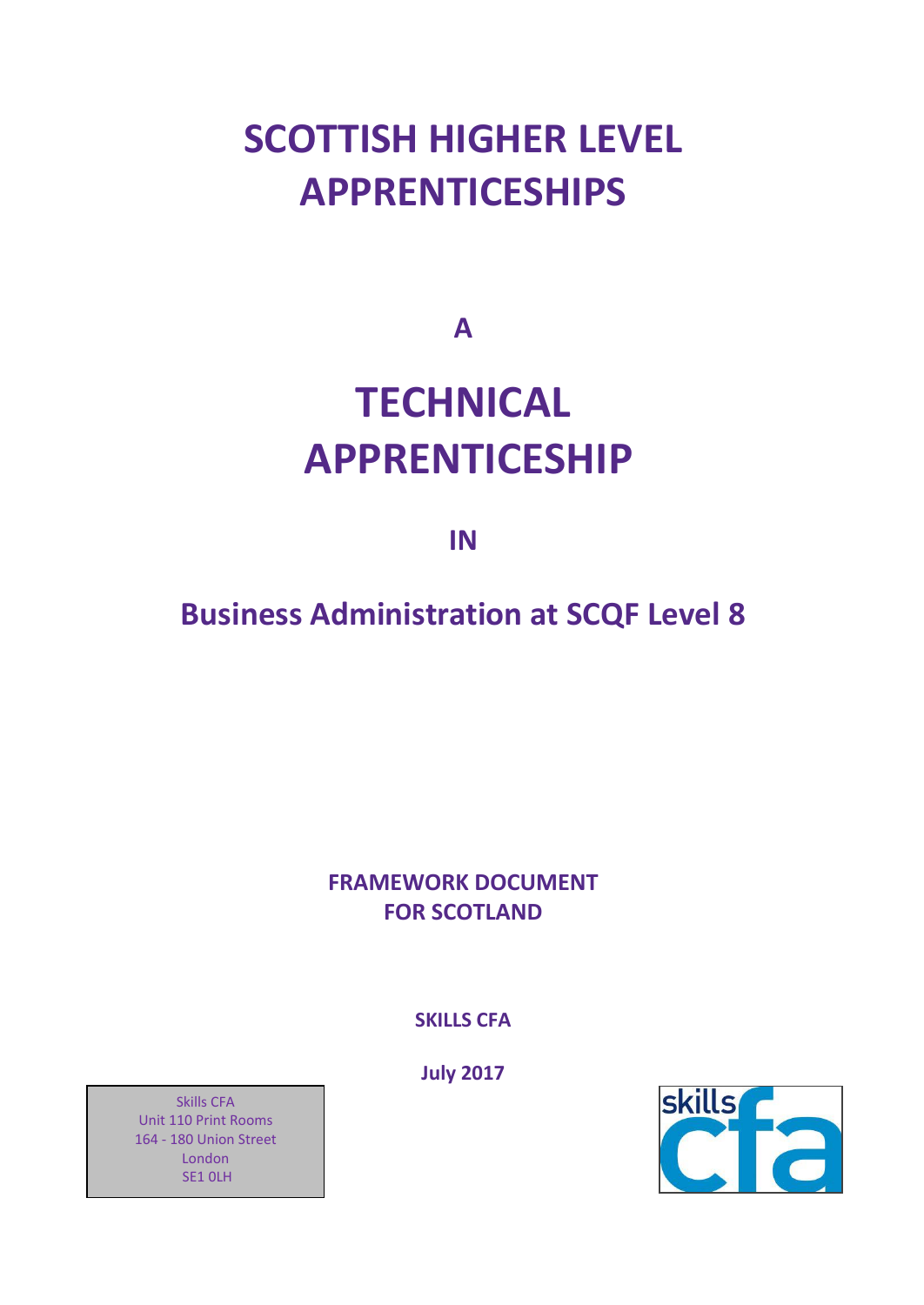# **Contents**

| <b>Technical and Professional Apprenticeships in Scotland</b>         | 3  |
|-----------------------------------------------------------------------|----|
| Technical and Professional Apprenticeships in Business Administration | 4  |
| <b>Summary of Framework</b>                                           | 8  |
| The Framework                                                         | 9  |
| Registration and certification                                        | 10 |
| Recruitment and selection                                             | 11 |
| Equal opportunities                                                   | 11 |
| Health and safety                                                     | 11 |
| Contracts                                                             | 12 |
| <b>Employment status of Technical and Professional Apprentices</b>    | 12 |
| Terms and conditions of employment                                    | 12 |
| Training and development                                              | 12 |
| Consultation                                                          | 15 |
| Career progression                                                    | 17 |

# **Appendices**

| Appendix 1 | <b>Stakeholder Responsibilities</b>                                | 18  |
|------------|--------------------------------------------------------------------|-----|
| Appendix 2 | Modern Apprenticeship Centres (MACs)                               | 21. |
| Appendix 3 | <b>Training Agreement and Training Plan</b>                        | 22. |
| Appendix 4 | Career Skills Units for Technical and Professional Apprenticeships | 26  |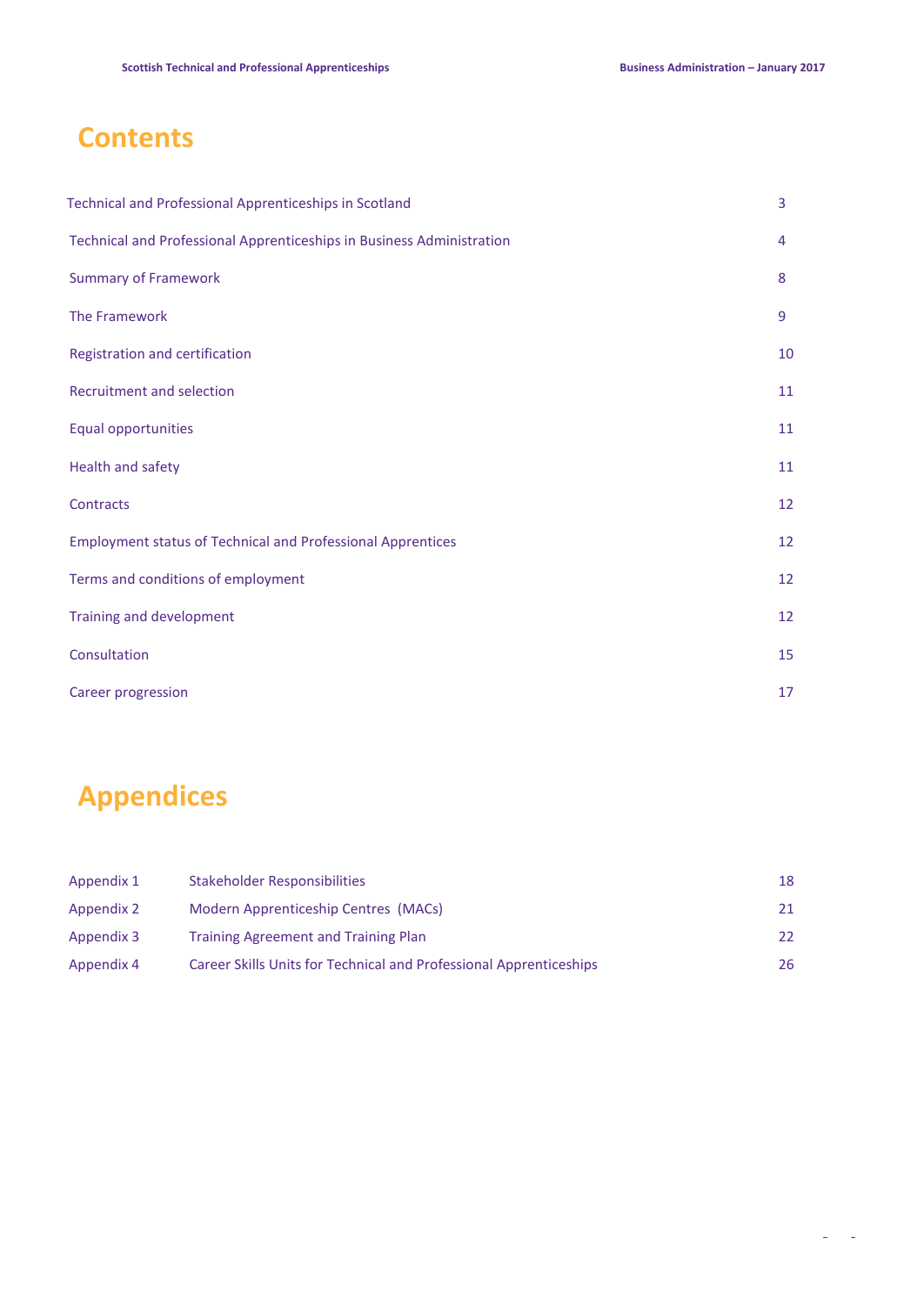# **Technical and Professional Apprenticeships in Scotland**

#### **What are Technical and Professional Apprenticeships?**

Technical and Professional Apprenticeships offer those aged over 16 paid employment combined with the opportunity to train for jobs at senior supervisory and management level.

#### **Who develops them?**

Technical and Professional Apprenticeships are developed by Sector Skills Councils (SSCs). SSCs consult with employers and key partners in their sector to produce a training programme, which meets the needs of employers.

#### **Who are they for?**

Technical and Professional Apprenticeships are available to employees aged 16 or over. Employees need to demonstrate to their employer that they have the potential to complete the programme. All Technical and Professional Apprentices must have a demonstrable need to acquire significant new knowledge and skills to fulfil their job role. The Apprenticeship framework selected for the employee must be the most appropriate learning programme generally available to that individual, providing such knowledge and skills.

#### **What's in a Technical and Professional Apprenticeship?**

In Scotland, there are more than 70 different Apprenticeship Frameworks and they are all designed to deliver a training package around a minimum standard of competence defined by employers through SSCs. There are four different levels of Apprenticeship in Scotland: Modern Apprenticeships at SCQF 5 (SVQ 2) and SCQF 6/7 (SVQ 3), Technical Apprenticeships at SCQF 8/9 (SVQ 4) and Professional Apprenticeships at SCQF 10 (SVQ 5). They all contain the same 3 basic criteria:

- A relevant SVQ (or alternative competency based qualification), HN Qualification, Professional Qualification or other Qualification based on current National Occupational Standards at SCQF level 8 and above
- Career Skills (known as core skills for Frameworks at SCQF Levels 5, 6 and 7)
- Industry specific training

Details of the content of this specific Technical/ Professional Apprenticeship are given in the next section.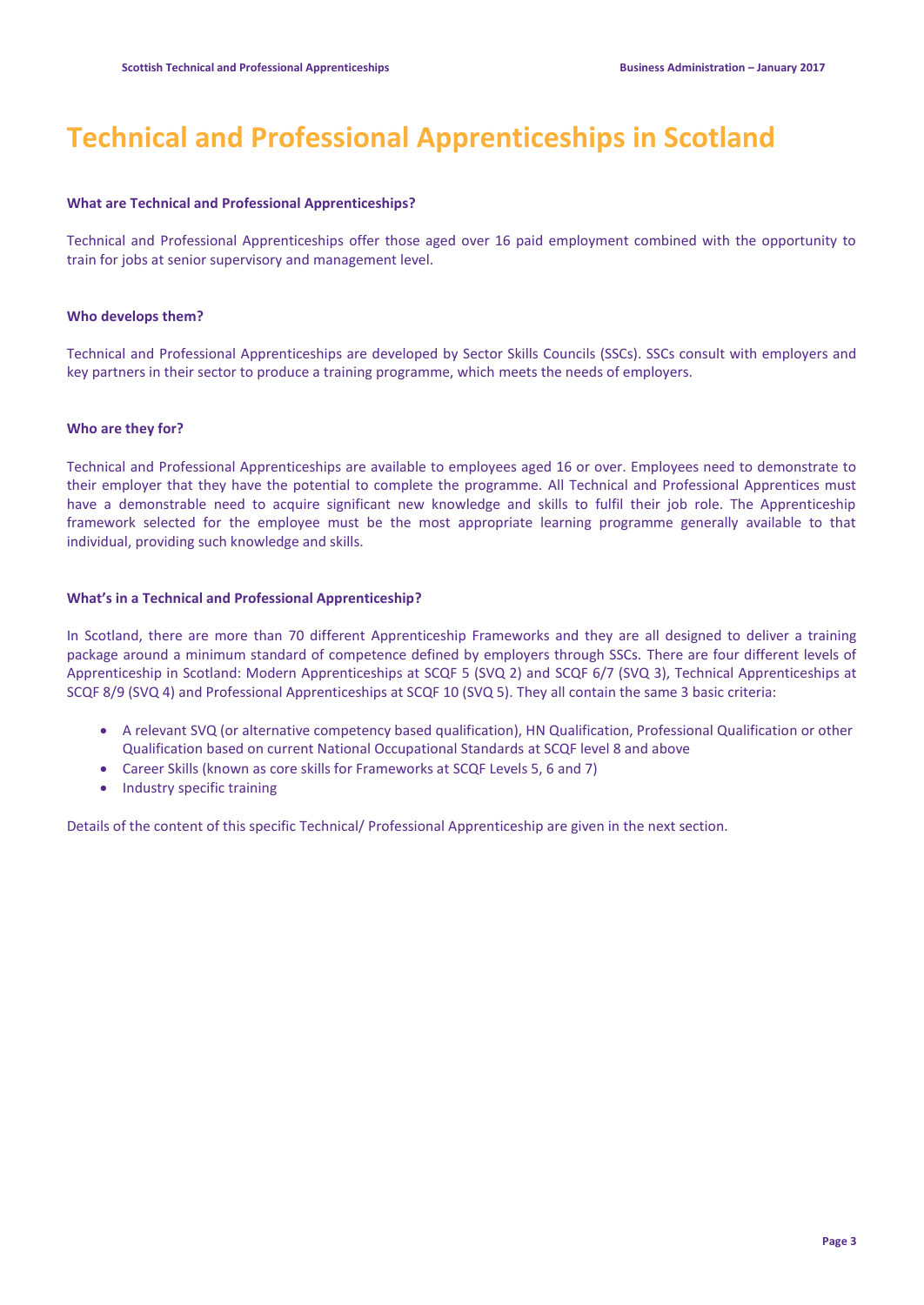## **Technical Apprenticeship in Business Administration**

The key purpose of Business & Administration (B&A) is to "provide business support services, systems, and resources that enable the organisation to set and achieve its strategic objectives, and continuously improve its performance for customers (both internal and external) within an ethical, legal and regulatory framework."<sup>1</sup>

We know through extensive Labour Market Intelligence that Administration is a function that permeates all organisations including micro, small, medium and large organisations, across all industry sectors. At its broadest level, it is the organisation of work. It follows that a high quality administrative function is essential to all businesses and organisations, whatever their product, function, service or sector.

It is vital that business administrators are given the opportunity to gain recognised qualifications and experience. Every business needs effective administration, and that need remains whatever else changes in terms of new products and services, new technologies and new organisational structures.

The revised Business & Administration Modern and Technical Apprenticeship frameworks<sup>2</sup> help to develop the skills, knowledge and competencies required to be effective Business Administration Professionals.

Given the reasons above it is important that Business Administration Apprenticeships are reviewed to ensure they remain current and upto-date.

#### **Overview of the Business Administration Sector**

The Business Administration occupation involves jobs at different levels in all types of industry sectors. This means there are many different roles and work environments to choose from. This occupation also offers a range of jobs with different levels of responsibilities and salaries. Therefore, there is a variety of progression and Continuous Professional Development (CPD) opportunities available. There are positions in management such as business services and office managers or support roles such as executive assistants, personal assistants and administrators. Many jobs operate 'behind the scenes' but some, like receptionists, will have more of a customer facing role.

There are a wide variety of jobs, many needing specialist skills and training.

Business Administration plays an integral role in the success of an organisation and effective Business Administration is an asset to an organisation. A well-defined and developed Business Administration function keeps a business running.

**Labour Market Information (LMI) for the Business and Administration Workforce**

#### **UK Employment by occupation (July 2015 – June 2016)3**

|                | <b>Scotland</b> | <b>England</b> | <b>Wales</b> | <b>Northern</b><br><b>Ireland</b> | UK        |
|----------------|-----------------|----------------|--------------|-----------------------------------|-----------|
| Administrative | 284,700         | 2,784,600      | 146,700      | 90,500                            | 3,306,600 |
| & Secretarial  | $'11.1\%$       | (10.5%)        | (10.3%)      | 10.9%                             | (10.6%)   |

There are 284,700 people employed in Administrative and Secretarial roles in Scotland, which represents 11.1% of the Scottish workforce. These figures demonstrate that the Administrative and Secretarial occupation represents a significant percentage of the Scottish workforce and makes a significant contribution to the Scottish economy.

The main objectives of the Business Administration Apprenticeships are to:

 $\overline{a}$ 

<sup>1</sup> *CFA Business & Administration Labour Market report, 2012*

<sup>2</sup> *Referred to as Business Administration Apprenticeships throughout proposal document*

<sup>3</sup> *Official Labour Market Statistics - Nomisweb.co.uk, Search October 2016*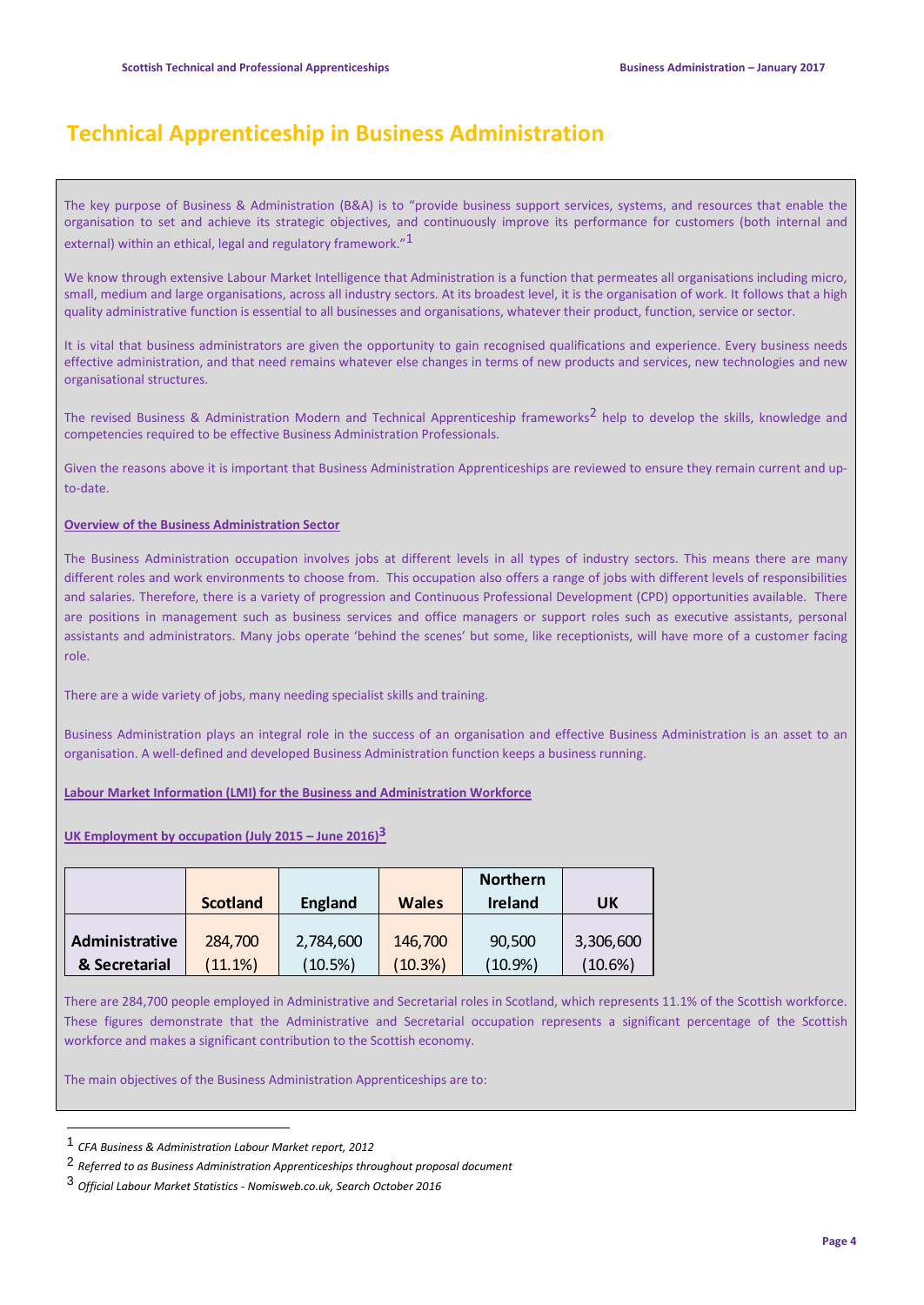- support the development of a highly skilled Business Administration workforce in Scotland
- equip individuals with the skills, knowledge and experience needed to provide excellent Business Administration across a wide range of sectors and job roles
- provide a flexible entry route into a career in Business Administration
- increase the supply of people with high levels of Business Administration skills to address the skills gaps and shortages found in organisations
- provide apprentices with an opportunity to raise their skill levels and develop the skills, knowledge and experience they need to progress to higher level job roles with additional responsibilities
- give apprentices the opportunity to develop their core skills in communication, numeracy, ICT, working with others and problem solving or career skills if they are undertaking the Business Administration Technical Apprenticeship at SCQF Level 8

#### **Business Administration Job Roles**

Business Administration professionals undertake a wide range of complex tasks in a variety of work contexts. They have a high degree of autonomy and responsibility and may provide some supervisory support (particularly at SCQF Level 8). Job titles for Business Administration apprentices could include:

| <b>Job Titles for Business Administration Occupations</b> |                                     |                               |  |  |  |
|-----------------------------------------------------------|-------------------------------------|-------------------------------|--|--|--|
| <b>SCQF Level 5</b>                                       | <b>SCQF Level 6</b>                 | <b>SCQF Level 8</b>           |  |  |  |
| <b>Clerical Assistant</b>                                 | <b>Administration Officer Clerk</b> | <b>Administration Manager</b> |  |  |  |
| <b>Administrative Assistant</b>                           | <b>Administration Team Leader</b>   | <b>Office Manager</b>         |  |  |  |
| Data Entry Clerk                                          | Administrator                       | <b>Senior Secretary</b>       |  |  |  |
| <b>Junior Secretary</b>                                   | <b>Executive Officer</b>            |                               |  |  |  |
| <b>Office Clerk</b>                                       | <b>Office Supervisor</b>            |                               |  |  |  |
| Receptionist                                              | <b>Personal Assistant</b>           |                               |  |  |  |
| <b>Records Clerk</b>                                      | Secretary                           |                               |  |  |  |

#### **The changing profile of the Business Administration workforce**

Many employers across all industry sectors in the public, private, third (charity and voluntary) sectors now recognise that Business Administration is a strategic issue which impacts on organisational reputation and success, and that the development and improvement of Business Administration requires action in the areas of organisational strategy and culture, the processes that underpin business delivery and the skills of those involved in supporting Business Administration delivery.

The variety of skills and experience required for Business Administration professionals has changed over the past few years. Changes in the economy and rapid advancements in technology have altered the nature of Business Administration roles. The responsibilities of Business Administration professionals have increased enormously, with tasks becoming more varied. Business Administrators need a broad range of skills to work effectively and efficiently and support overall business productivity.

Business Administration professionals are still required to perform a lot of the traditional administrative tasks that are associated with the occupation, such as document production and diary management, but many more tasks and skills are now required of Business Administration professionals. There is an ongoing need for Business Administration professionals to upskill, keep learning and developing their expertise and skills in order to deliver a high quality Business Administration service.

Business Administration professionals need to have good knowledge and understanding of the specific industry sector or business they work in and tend to be highly visible, collaborative team members. They need a wide range of skills to be effective in their role, including:

- Customer service skills (covering both internal and external customers)
- Finance skills such as handling expenses and processing invoices
- Information management and knowledge sharing skills
- Meeting and event management skills
- Project support/management skills
- **•** Research skills
- Technology skills including using social media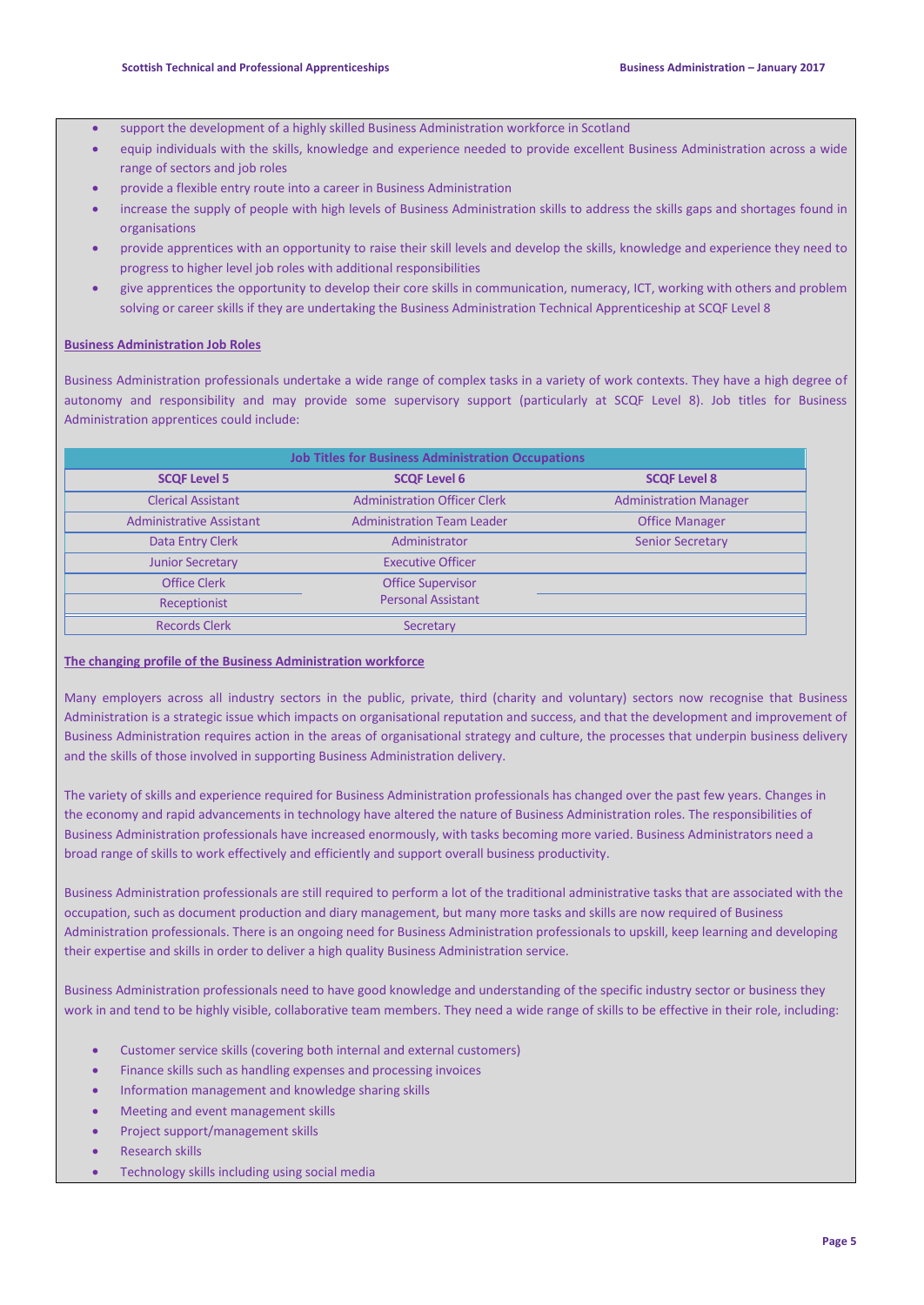- Time management, organising and planning skills (including self-management skills)
- Working with others, including service delivery skills
- Written and verbal communication skills including active listening

Please note that the specific duties of a Business Administration professional will vary depending on the level at which they are working, the sector they are working in and their specific role within the organisation they work for.

#### **Business Administration Apprenticeship take-up**

#### **Business Administration (BA) Modern Apprentices in Training Data**

|                  | 2013-20144 |           |               | 2014-2015 <sup>5</sup> |           |           |               | 2015-2016 <sup>b</sup> |           |              |               |
|------------------|------------|-----------|---------------|------------------------|-----------|-----------|---------------|------------------------|-----------|--------------|---------------|
| <b>BA Female</b> | <b>BA</b>  | <b>BA</b> | <b>ALL MA</b> | <b>BA Female</b>       | <b>BA</b> | <b>BA</b> | <b>ALL MA</b> | <b>BA Female</b>       | <b>BA</b> | <b>BA</b>    | <b>ALL MA</b> |
|                  | Male       | Total     | <b>Total</b>  |                        | Male      | Total     | <b>Total</b>  |                        | Male      | <b>Total</b> | <b>Total</b>  |
| 1533             | 609        | 2142      | 35,582        | 1721                   | 739       | 2460      | 35053         | 1558                   | 608       | 2166         | 36371         |
| 72%              | 28%        | 6%        | 100%          | 70%                    | 30%       | 7%        | 100%          | 72%                    | 28%       | 6%           | 100%          |

For the year 1 April 2015 - 31 March 2016 there were 2166 Business Administration Modern Apprentices in training with 72 per cent female and 28 per cent male. This represents 6% of all MAs in training in Scotland for the period.<sup>7</sup>

In the period 1st April 2015 – 31 March 2016, of those in training<sup>8</sup>:

- 1596 were aged 16-19 and of these, 71 per cent were female
- 570 were aged 20-24 and of these, 75 per cent were female
- There were no candidates in training over 25 years old. We believe this is due to funding restrictions for over 25-year-old learners
- Business Administration apprentices represented 6% of all Modern Apprenticeships in Scotland during 2013-2014 and 2015- 2016 and 7% during 2014-2015. This demonstrates significant continuous demand from Scottish employers for the Business Administration Modern Apprenticeship frameworks.

In terms of previous take-up, during 2013-2014 there were 2,142 Business Administration Modern Apprentices (BAMA) in training compared to 2,166 BAMAs in training during 2015-2016. This shows consistent, high take up of the BAMA in Scotland amongst Scottish employers and demonstrates continued demand and support from Scottish employers for the BAMA frameworks.

#### **Gender Profile of Business Administration Modern Apprentices**

The results found in these statistics demonstrate that, although historically business administration has been seen as a female dominant occupation, just under a third of all Business Administration apprentices are male. The male/female split in the Business Administration Apprentices has been a consistent percentage over the last three years (72% of females and 28% males in both 2013-2014 and 2015-2016, with a slight increase in 2014-2015 with 70% female and 30% male). These results show that opportunities now exist for both males and females in Business Administration job roles. In contrast to the Business Administration Apprenticeships, the majority of apprentices in Scotland across all MAs are male (70% in 2015-2016).9

Looking at the UK trend, we can see that the number of males working in Business Administration occupations has increased slightly from 31% in 2014 to 32% in 2016.<sup>10</sup> This UK data for the gender profile of the Business Administration occupation is fairly consistent with the gender balance within the Business Administration Apprenticeships, with only a few percent difference.

l

<sup>4</sup> *SDS, Modern Apprenticeships Breakdown by Age, Quarter 4, 2013-2014*

<sup>5</sup> *SDS, Modern Apprenticeships Breakdown by Age, Quarter 4, 2014-2015*

<sup>6</sup> *SDS, Modern Apprenticeships by Age, Framework and Gender, 2015-2016*

<sup>7</sup> *SDS, Modern Apprenticeships by Age, Framework and Gender, 2015-2016*

<sup>8</sup> *SDS, Modern Apprenticeships by Age, Framework and Gender, 2015-2016*

<sup>9</sup> *SDS, Modern Apprenticeships by Age, Framework and Gender, 2015-2016*

<sup>10</sup> *ONS Labour Force Survey, 2014 2016*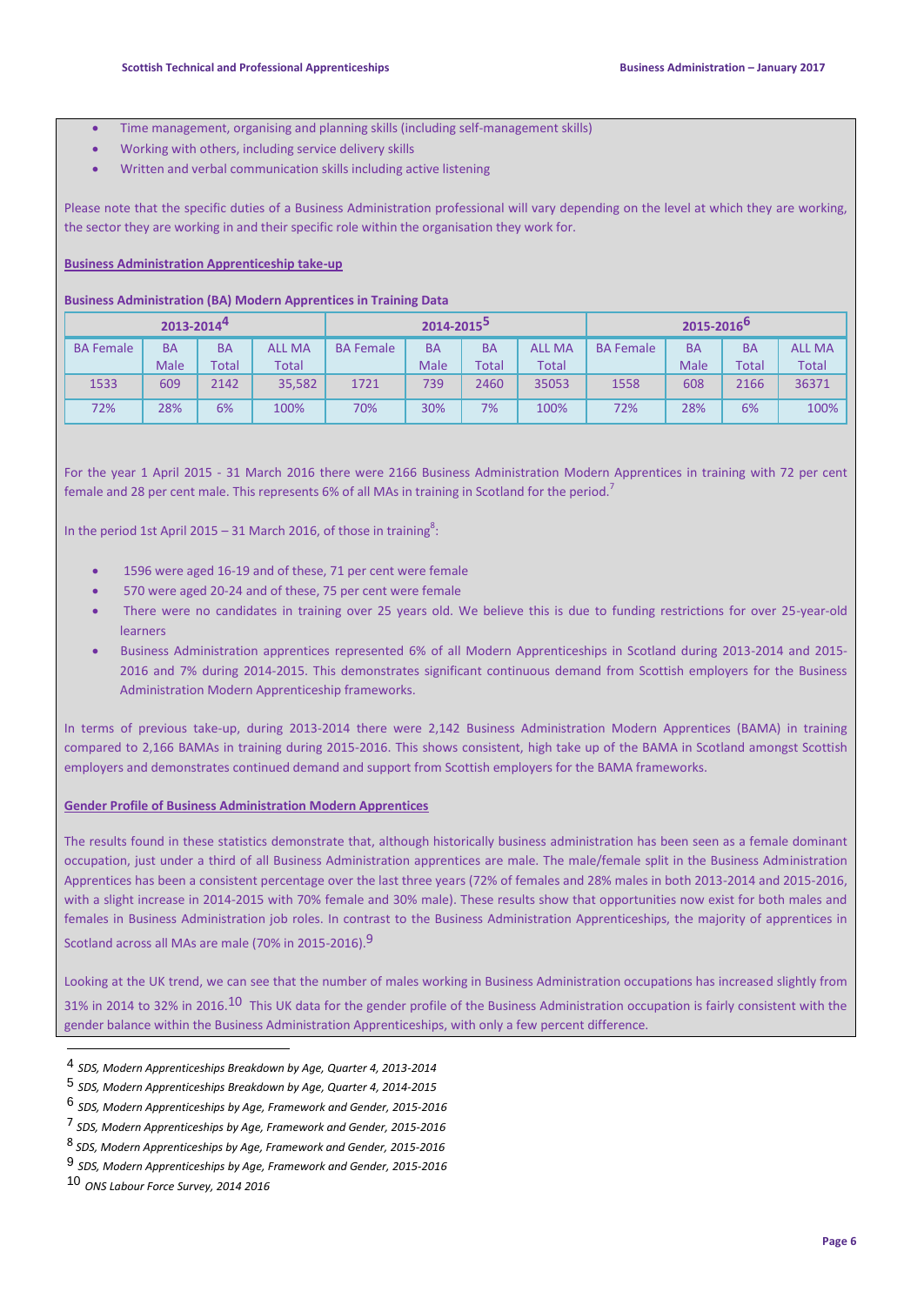|                            | 2013-2014     |          |              | 2014-2015     |          |              | 2015-2016     |          |              |
|----------------------------|---------------|----------|--------------|---------------|----------|--------------|---------------|----------|--------------|
|                            | <b>Starts</b> | Achieved | Completion % | <b>Starts</b> | Achieved | Completion % | <b>Starts</b> | Achieved | Completion % |
| <b>BAMA</b>                | 2175          | 1811     | 83%          | 2451          | 1986     | 81%          | 2359          | 2145     | 91%          |
| <b>National</b><br>Average | 25284         | 20576    | 81%          | 25247         | 19387    | 77%          | 25818         | 19367    | 75%          |

#### **Business Administration (BA) Modern Apprenticeships Achievement Data11**

The table above shows that the number of starts on the Business Administration Apprenticeship frameworks have increased from 2175 starts during 2013-2014 to 2359 starts during 2015-2016, which demonstrates continued high demand for the Business Administration Apprenticeships from Scottish employers. The completion rate for the Business Administration Apprenticeships have seen a significant increase over the last three years from a completion rate of 83% in 2013-2014 to a completion rate of 91% in 2015-2016. Completion rates for the Business Administration Apprenticeships are significantly higher than the national average completion rates for all Apprenticeships in Scotland, which have decreased over the last three years from a national average completion rate of 81% in 2013-2014 compared to a national average completion rate of 75% in 2015-2016, representing a 6 % reduction.

 $\overline{a}$ 

<sup>11</sup> *SDS, Modern Apprenticeships Breakdown by Age, Quarter 4, 2013-2014, 2014-2016, 2015-2016*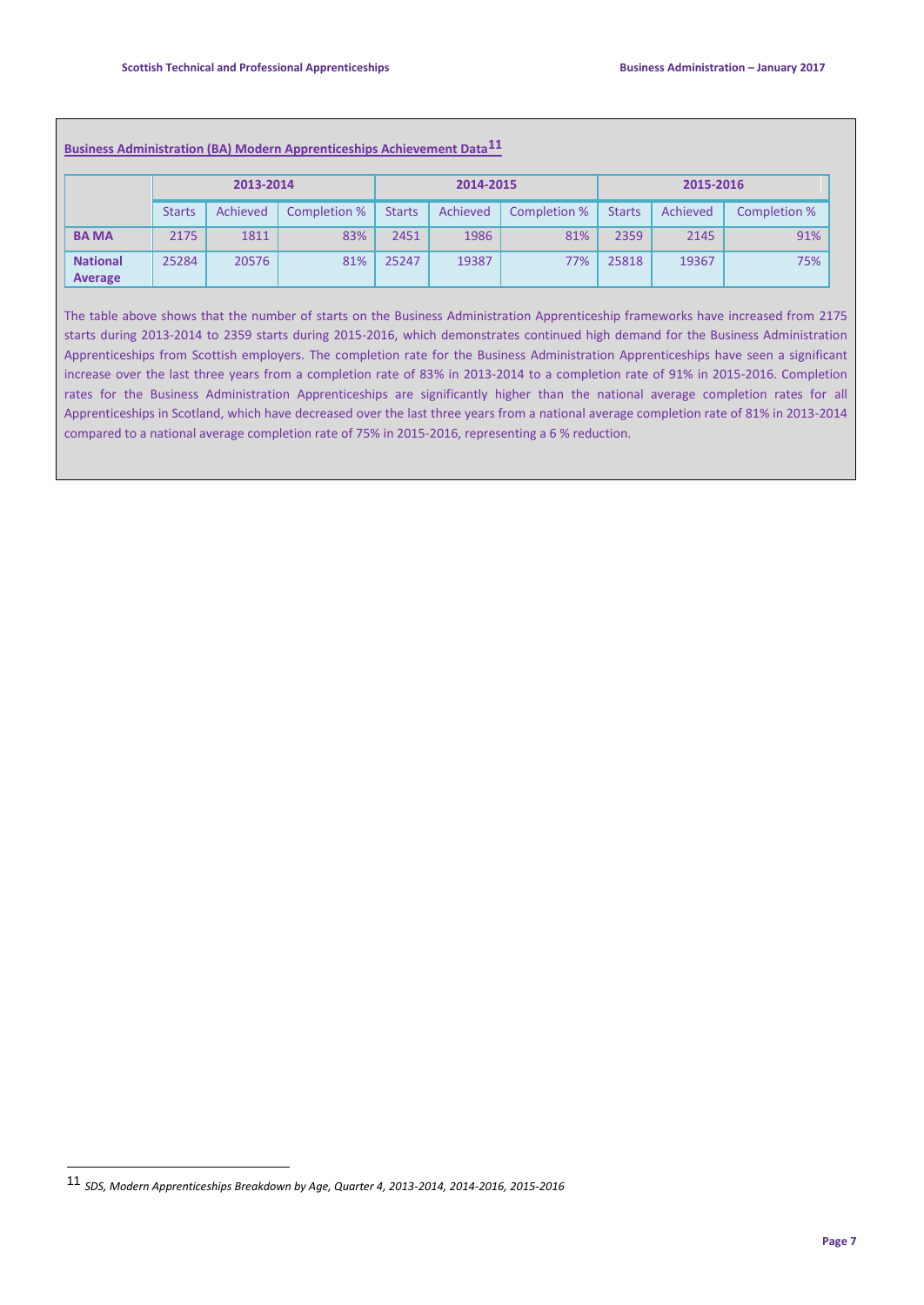# **Summary of Framework**

**Diagram showing the contents of the Technical Apprenticeship in Business Administration at SCQF Level 8**

#### **Duration**

The average duration of the apprenticeship is 18 months.

## **Mandatory outcomes**

**SVQ**

*One of the following must be achieved:*

SVQ in Business and Administration at SCQF Level 8 GM31 24 (SQA)

**Career Skills** *(see Appendix 4 for full list)*

 Employer and individual to select the appropriate Career Skills units within the agreed thresholds

## **Optional Outcomes**

#### **Additional SVQ Units/Qualifications/Training**

Skills CFA encourages the achievement of additional awards, qualifications and training, where relevant.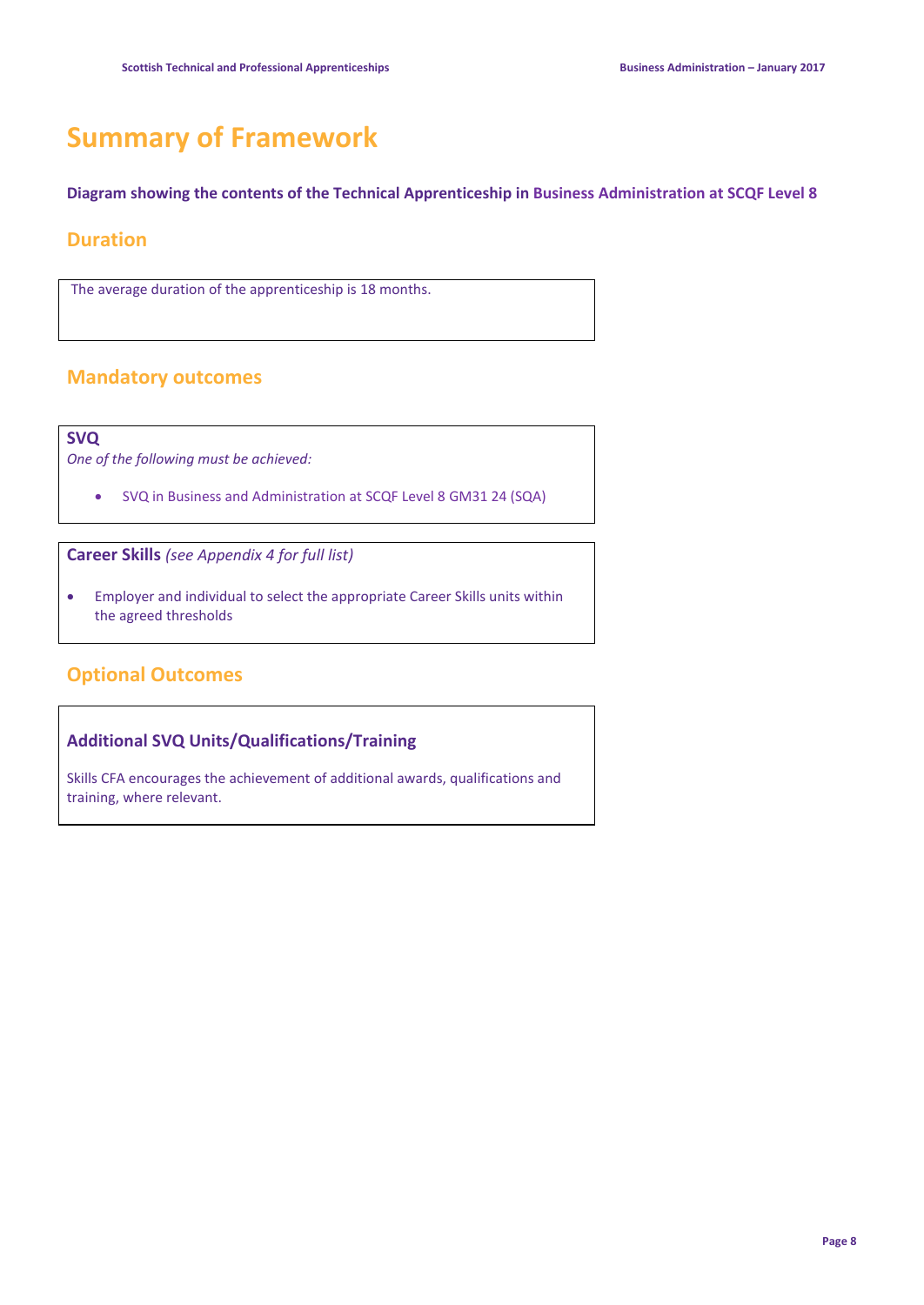## **The Framework**

The mandatory and optional content of the Professional Apprenticeship in Business and Administration is as follows:

## **Duration**

It is expected that apprentices following this framework will take on average 18 months to complete. This includes up to 20% of their time for off-the-job training. This would be either learning the knowledge parts of the qualification which would take place away from work or self-study.

### **Mandatory Outcomes**

#### **SVQ(s)/ CBQs/ Other Qualifications**

Each apprentice is required to achieve the following Qualification:

SVQ in Business and Administration at SCQF Level 8 GM31 24 (SQA)

All Scottish Technical and Professional Apprenticeships must contain a relevant SVQ, equivalent competency based qualifications, HN qualification, Professional qualification or other qualification based on NOS.

Scottish Vocational Qualifications (SVQs) and Competency Based Qualifications (CBQs) are work-based qualifications based on National Occupational Standards of competence drawn up by representatives from each industry sector. They are made up of units – normally between six and ten – which break a job down into separate functions reflecting the different kinds of activities of a job. SVQs and CBQs are available at a range of levels – although most are at SCQF Levels 5, 6 and 7 (SVQ Level 2 and 3). When someone has achieved an SVQ or CBQ, there is a guarantee that they have the skills and knowledge needed to do their job.

#### **Career Skills**

Career Skills for Technical and Professional Apprenticeships were developed in response to employer demand that "core skills" at a higher level must reflect the work-based requirements of jobs within the workplace. A 'pick and mix' approach has been introduced to ensure that candidates gain the right mix of Career Skills (see Appendix 4).

A wide range of pan-sector SVQ units at SCQF 7 and above has been identified and these have been listed in Appendix 4 of the Guidance document). Candidates and employers should select between two and five of the units from the Career Skills list (from any section), within the following parameters:

- A threshold of 15 SCQF credits for Technical Apprenticeships and 20 SCQF credits for Professional Apprenticeships must be achieved
- Technical Apprenticeships must include Career Skills Units at SCQF 7 or above and Professional Apprenticeships must include Career Skills Units at SCQF 8 or above.

Note: The Career Skills units selected should NOT be the same as any of the units in the mandatory qualification.

## **Optional Outcomes**

Skills CFA encourages the achievement of additional awards, qualifications and training, where relevant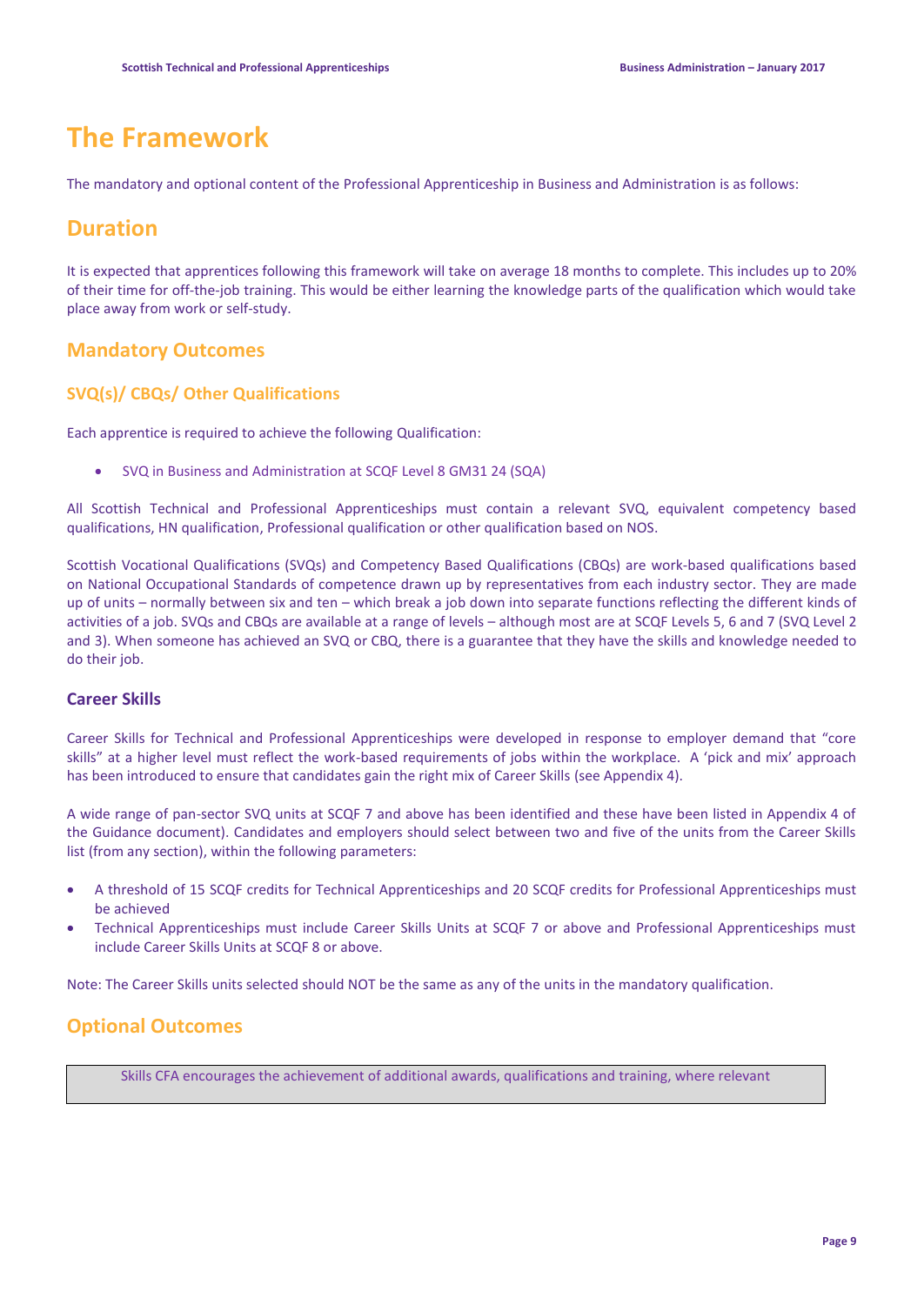## **Registration and certification**

This Scottish Technical/ Professional Apprenticeship is managed by Skills CFA. The SSC is the first point of contact in Scotland for any enquiries in relation to the Framework. Contact details:

> Skills CFA Unit 110 Print Rooms 164 - 180 Union Street London SE1 0LH [info@skillscfa.org](../BA%20Review%202016/AppData/Local/d.forbes/AppData/Local/Microsoft/Windows/Temporary%20Internet%20Files/Content.Outlook/Y95JPXPU/info@skillscfa.org) Tel: 020 7091 9620

The SSC will register all Scottish Technical and Professional Apprentices undertaking this Framework. **All Apprentices must be registered with the SSC within 4 weeks of starting their apprenticeship.**

In the case of Technical and Professional Apprenticeships which receive funding, it is acceptable for the Skills Development Scotland Training Plan to be used on the condition that it includes all relevant information as set out in the Training Plan.

The SSC will issue an Apprenticeship Certificate of Completion to those Technical and Professional Apprentices who have completed the mandatory outcomes of the Framework. Before a certificate is issued, training providers must submit evidence to the SSC that the mandatory outcomes have been achieved. This will normally be in the form of photocopies of certificates from awarding bodies.

Requests for registration and certification should be made to the SSC at the address above.

#### **SSC Service level**

The SSC undertakes to confirm the registration of candidates in writing within 4 weeks of receipt of the relevant Training Plan and Training Agreement. Each candidate will be issued with a unique registration number.

The SSC also undertakes to issue Certificates of Completion within 4 weeks of receipt of the appropriate evidence that a candidate has completed the outcomes as stated in the Training Plan.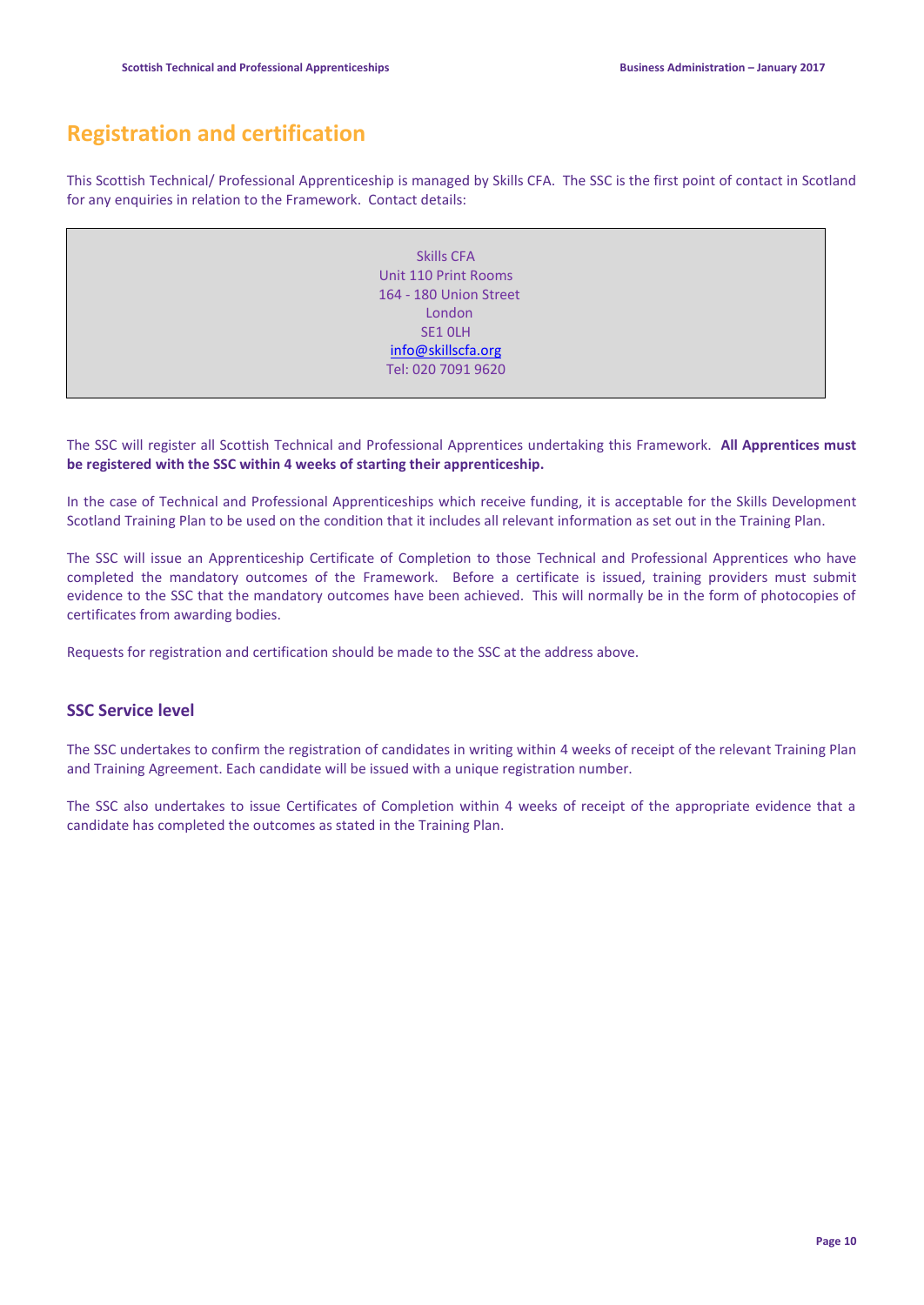## **Recruitment and selection**

The recruitment and selection of Technical and Professional Apprentices is primarily the responsibility of the employer. However, the following guidance is given:

- Employees may enter a Technical and Professional Apprenticeship from the age of 16. There is no upper age limit.
- The Technical and Professional Apprenticeship is designed to attract high quality people to the industry. Achievement of academic qualifications is one way of assessing the suitability of applicants. However it should be stressed that no persons should be deterred from applying for a Technical and Professional Apprenticeship because of a lack of formal educational qualifications. As well as traditional qualifications such as Standard Grades and Highers, employers should also be aware of newer vocational qualifications or vocational activity undertaken outwith an academic institutions, such as volunteering activity.
- The following factors may also influence the selection process:
	- performance during a formal interview process
	- references
	- relevant work experience
	- trial observation period.
- Employers should be aware of the nature, relevance and quality of foreign qualifications and make appropriate allowances concerning entry requirements.
- In order to promote and maintain the high status of the Apprenticeship Programme within the industry all literature distributed for recruitment purposes should emphasise the high standards of achievement expected of the candidate.
- Employers may wish to contact the SSC for advice and guidance on recruitment and selection.

There are no specific sectoral or cross sector requirements for entry on to the Business Administration Modern Apprenticeship Framework at SCQF Level 8.

## **Equal opportunities**

Technical and Professional Apprenticeships should ensure that there is equality of opportunity for all and any barriers (real or perceived) are addressed to support anyone seeking to enter employment to undertake the Technical and Professional Apprenticeship.

All Modern, Technical or Professional Apprentices supported by Skills Development Scotland must conform to any contractual requirements on equal opportunities. All employers of Modern, Technical or Professional Apprentices should have an Equal Opportunities policy statement.

## **Health and Safety**

All aspects of health and safety at work must be recognised within the delivery of this Technical and Professional Apprenticeship Framework and all statutory requirements be adhered to.

It is a key aspect of the induction period of the Technical and Professional Apprenticeship that apprentices are fully informed both of the regulations and that they and their employers are bound by these regulations. Technical and Professional Apprentices should be made aware of their rights and duties with regard to health and safety.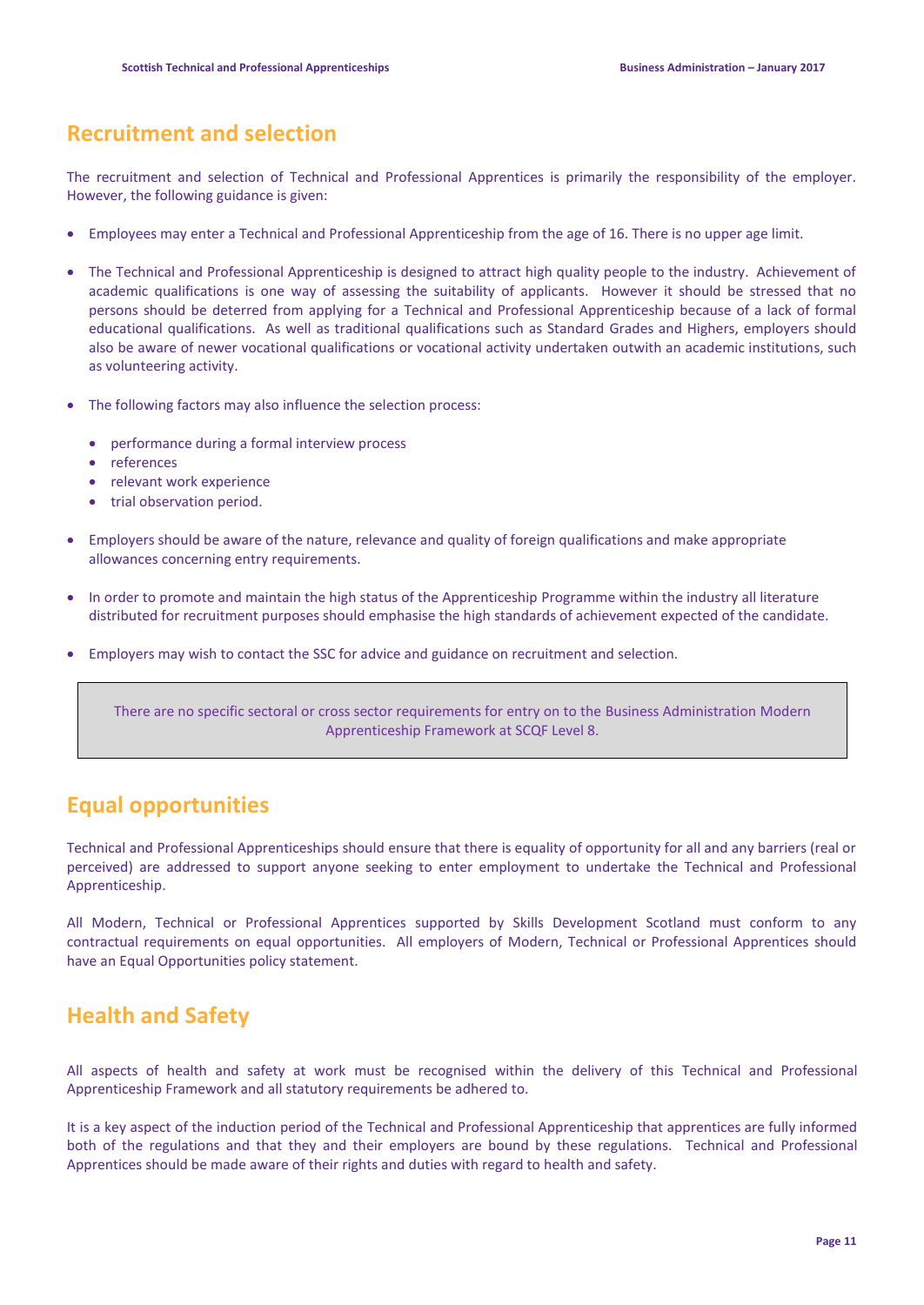All Technical and Professional Apprentices supported by Skills Development Scotland will be required to satisfy the adequacy of SDS's Health and Safety policy and systems.

## **Contracts**

The following three contracts are essential to the successful outcome of the Technical and Professional Apprenticeship programme:

- 1. Contract of employment signed by the employer and the Technical/ Professional Apprentice.
- 2. SSC Training Agreement this agreement outlines the basis of the Technical and Professional Apprenticeship, refers to the contract of employment and includes Health and Safety responsibilities. A sample SSC Training Agreement is set out in Appendix 3.
- 3. SSC Training Plan this plan outlines the selected outcomes and the expected duration of the apprenticeship. In cases where funding is offered by a SDS area office, the SDS Training Plan will be sufficient on condition that it contains all relevant information as set out in the Training Plan at Appendix 3. Training Plans may be modified to reflect changing circumstances, however it is essential that the SSC is notified of any changes.

## **Employment status of Technical and Professional Apprentices**

It is important that the sector offers genuine employment and career prospects to those people it wishes to attract through Technical and Professional Apprenticeships. Accordingly**, all apprentices must be employed.**

All Technical and Professional Apprentices must have a demonstrable need to acquire significant new knowledge and skills to fulfil their job role. The Apprenticeship framework selected for the employee must be the most appropriate learning programme generally available to that individual, providing such knowledge and skills.

## **Terms and conditions of employment**

In order to compete with other sectors offering Technical and Professional Apprenticeships, attractive packages will need to be developed by employers in the sector. The terms and conditions of employment for individual Technical and Professional Apprentices will be agreed between the employer and the apprentice and should form the contract of employment.

## **Training and development**

#### **Delivery**

Training delivery can take many forms under the Technical and Professional Apprenticeship system. Some organisations may become approved Assessment Centres; others may join a consortium or use peripatetic assessors. Some large employers will be able to complete all the training and development in-house, but most employers will find that some of the training and development will have to take place away from the normal workplace. In particular the underpinning knowledge requirements are often more suited to delivery by outside training providers which might include:

- private training organisations
- colleges / universities
- other employers

Such knowledge could be delivered through training courses or through open/distance learning packages.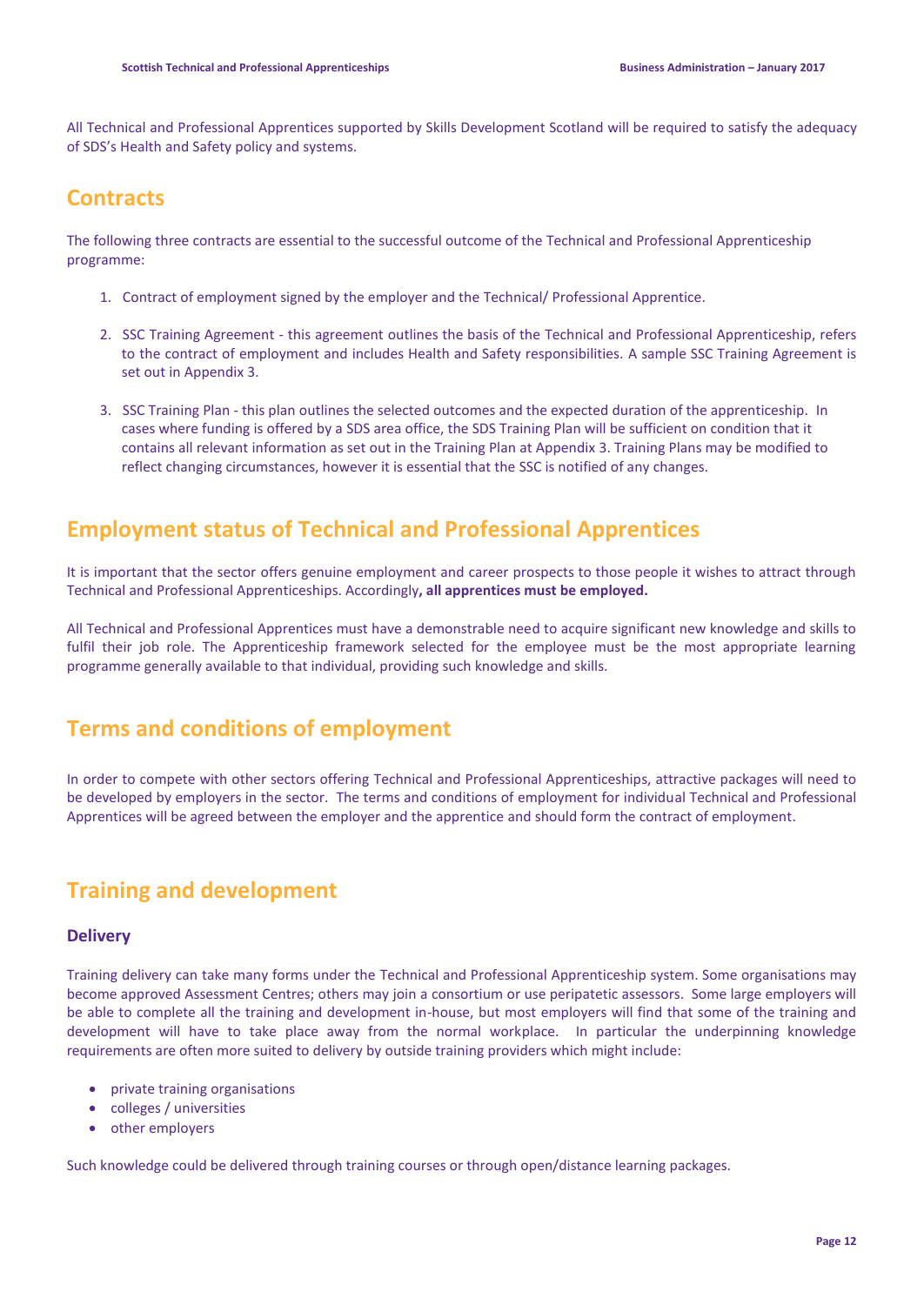The option of sharing training and assessment resources amongst a cluster of employers (or across the divisions of a larger employer) will be particularly appealing to those firms which do not have the resources to provide all of the training and development. Assessment can be provided by these bodies, but the assessors and the training centre must be approved by the awarding bodies for the SVQ and Career Skills where appropriate.

CBT Ltd Minerva People Limited Rewards Training - Glasgow Training Initiatives West College Scotland (Clydebank)

## **Delivery of Training for the Technical Apprenticeship in Business Administration**

#### **Work-based training**

#### **Delivery and assessment method**

Evidence generated at work by carrying out relevant tasks provides the most direct proof of competence. For this reason, the identification, generation and interpretation of such evidence is the primary method of assessment for the competency units.

The most effective way of assessing competence, is through direct observation of the learner. Assessors must make sure that the evidence provided reflects the learner's competence and not just the achievement of a training programme. Where observation is needed to obtain assessment evidence, this must be carried out against the competence unit assessment criteria. Best practice would require that such observation is carried out by a qualified Assessor. If this is not practicable, then alternative sources of evidence may be used.

It is recommended that a holistic approach to assessment is adopted and all evidence submitted by the learner wherever possible is assessed for more than one competence unit.

Please see Skills CFA Assessment strategy for more information.

#### **Skills required by training providers delivering the training**

#### **Assessors**

The primary responsibility of an Assessor is to assess candidates' performance in a range of tasks and to ensure the evidence submitted by the candidate meets the requirements of the assessment criteria. It is important that an assessor can recognise occupational competence as specified by the national standard. Assessors therefore need to have a thorough understanding of assessment and quality assurance practices, as well as have in-depth technical understanding related to the qualifications for which they are assessing candidates.

To be able to assess candidates, Assessors must:

 be "occupationally competent". Assessors must provide current evidence of competence, knowledge and understanding in the areas to be assessed. This will normally be achieved through demonstrating competence in the roles which are to be assessed or demonstrated by relevant experience and continuing professional development (CPD) which may include the achievement of qualifications relevant to the areas being assessed;

#### **AND ONE OF EITHER OF THE FOLLOWING**

 hold an appropriate qualification, as specified by the appropriate regulatory authority, confirming their competence to assess candidates undertaking competence-based units and qualifications. Assessors holding older qualifications must be able to demonstrate that they are assessing to the current standards;

**OR**

be working toward an appropriate qualification, as specified by the appropriate regulatory authority. Any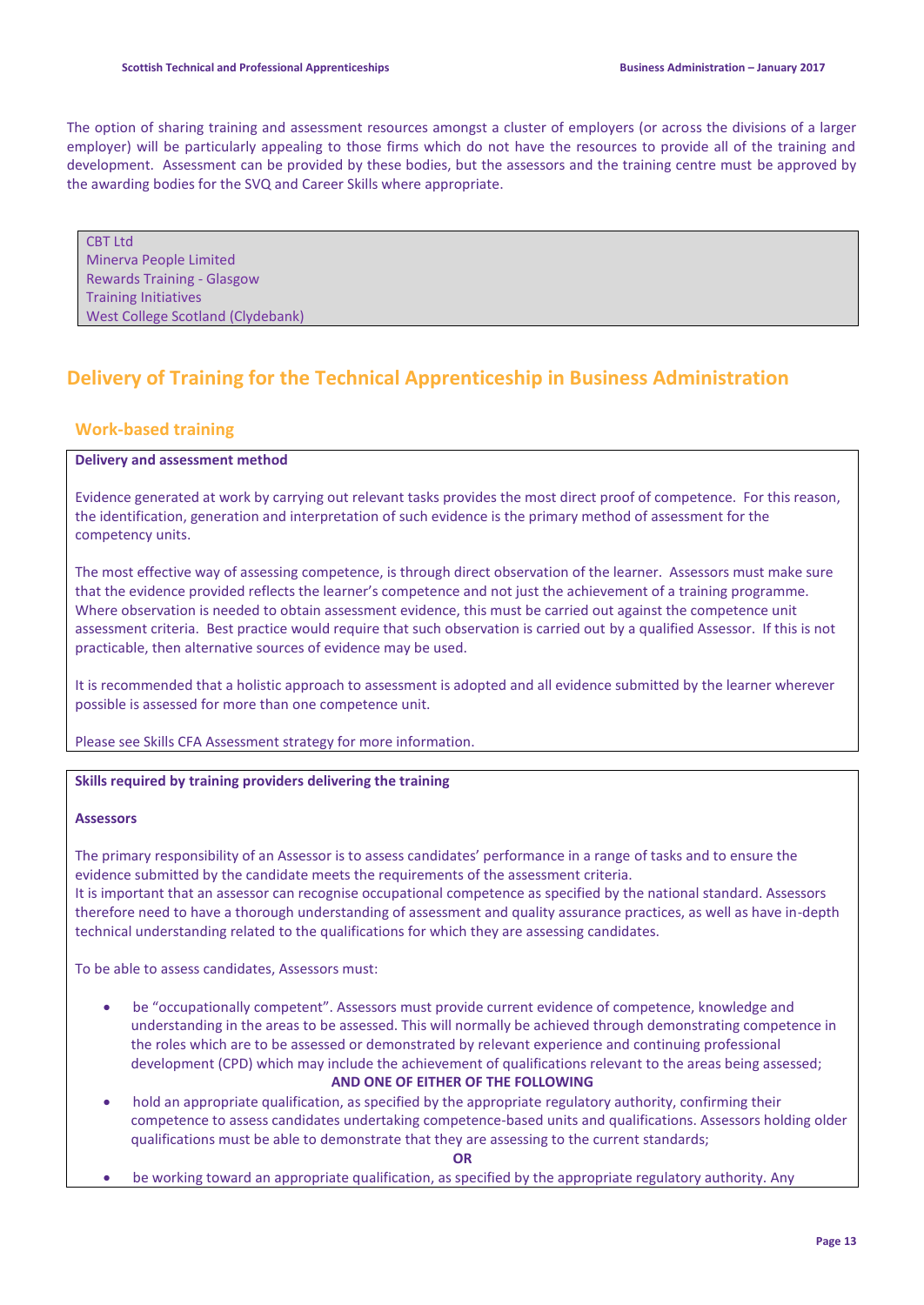Assessors working towards an appropriate qualification must ensure their decisions are countersigned by a suitably-qualified assessor/verifier and should be supported by a qualified assessor throughout their training period; AND have a full and current understanding of the units of competence and requirements of the qualifications being assessed, including the quality of assessment and the assessment process.

It is the responsibility of approved centres to select and appoint assessors.

#### **Internal quality assurer (IQA)**

A primary responsibility of IQAs is to assure the quality and consistency of assessments by the assessors for whom they are responsible. IQAs therefore need to have a thorough understanding of quality assurance and assessment practices, as well as sufficient technical understanding related to the qualifications that they are internally verifying. It will be the responsibility of the approved centre to select and appoint IQAs

IQAs must:

 be "occupationally competent". IQAs must demonstrate sufficient and current understanding of the qualifications to be internally verified, and know how they are applied in business;

#### **AND ONE OF EITHER OF THE FOLLOWING**

 hold an appropriate qualification, as specified by the appropriate regulatory authority, confirming their competence to internally verify competence-based assessments and candidates. IQAs holding older qualifications must be able to demonstrate that they are verifying to the current standards;

#### **OR**

 be working toward an appropriate qualification, as specified by the appropriate regulatory authority. If an IQA is working towards an appropriate qualification, their decisions must be countersigned by a suitably qualified IQA and should be supported by a qualified IQA throughout their training period; AND demonstrate competent practice in internal verification of assessment, and demonstrate understanding of the principles and practices of internal verification of assessment, including the quality of assessment and the assessment process.

#### **Delivery of underpinning knowledge (if no formal off-the job requirement)**

Delivery of underpinning knowledge is through the units that are within the Business and Administration SVQ qualification.

#### **Off-the-job training**

**Details of off-the-job training** (please state if not applicable)

Underpinning knowledge is achieved through the individual knowledge units contained within the SVQs. This component is not separately certificated, but certificated as a part of SVQs.

#### **Delivery and assessment method**

The delivery and assessment of off-the-job training is flexible. The method used will be decided by the employer, the training provider and the apprentices, as part of the apprentice's individual training plan.

#### **Exemptions**

N/A

#### **The SSC training plan**

The plan is required to identify: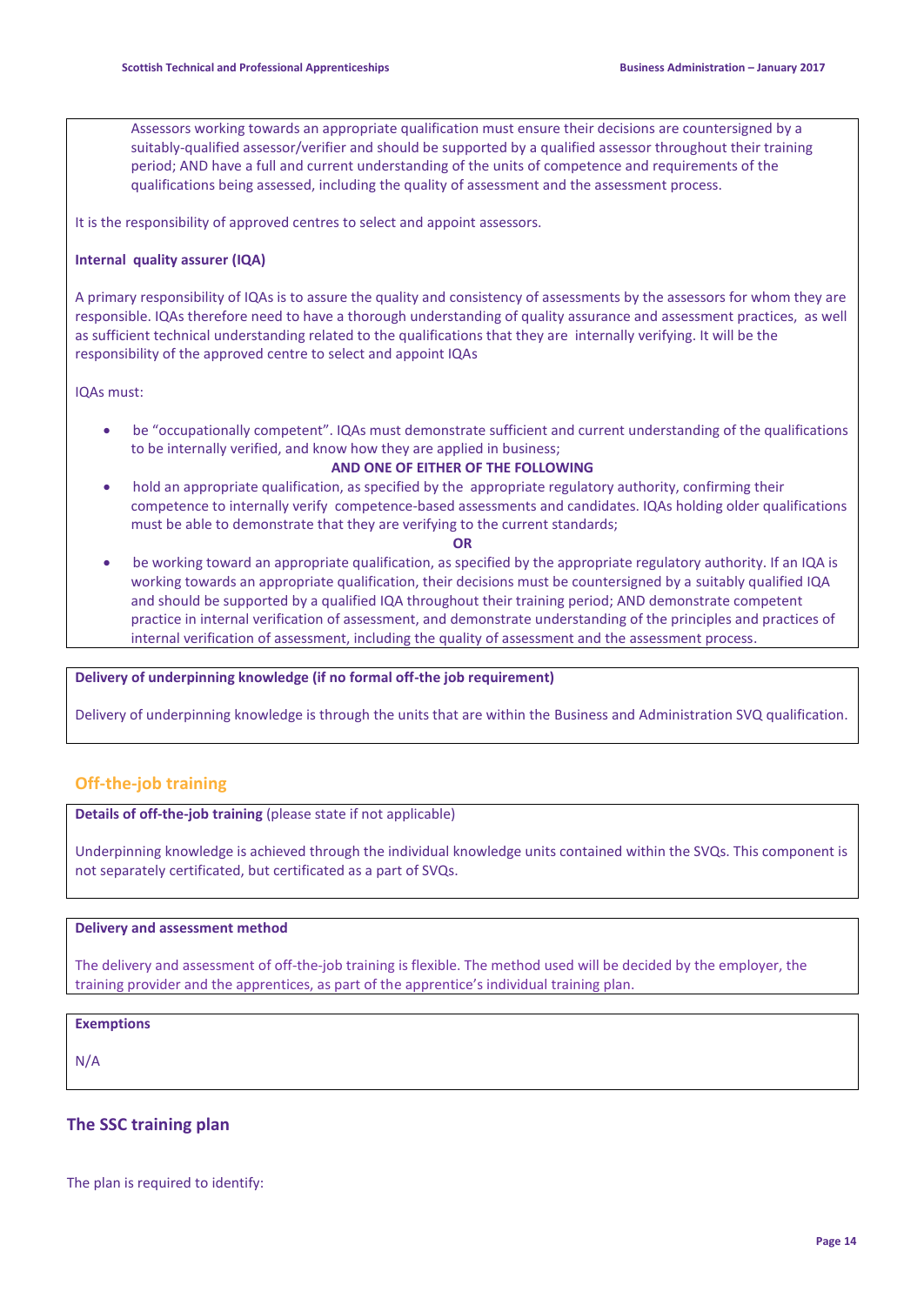- 1 The selected Framework outcomes
- 2 The selected Career Skills units
- 3 A summary of the Technical or Professional Apprentices' accredited prior learning
- 4 A timetable for achievement of the selected Framework outcomes, linked to regular progress reviews.

The Training Plan should take into account any relevant previous training and development, education or work experience. Not all Technical and Professional Apprentices need have different plans, but many will vary. Moreover as reviews take place and circumstances change so the plan itself can be modified.

However any changes must:

- be subject to the quality provisions of Skills Development Scotland (if the apprenticeship is being financially supported)
- comply with the stipulations of this Framework
- meet the needs of the employer and apprentice.

A sample Training Plan is provided at Appendix 3 of this document, however, for those Technical and Professional Apprentices funded by SDS it is sufficient to submit the SDS Training Plan on condition that it covers the same information required in the Training Plan.

## **Consultation Process**

Skills CFA undertook a consultation with employers, training providers and other key stakeholders during November 2016 to review the current Business Administration Modern Apprenticeship (BAMA) frameworks. In particular, all of the mandatory outcomes of the BAMA frameworks, apart from the Business Administration SVQs, were reviewed to ensure they continue to meet employer's needs in Scotland, are fit for purpose and offer an up to date and relevant programme of qualifications and training for Scotland.

The survey has given employers, providers and other key stakeholders an opportunity to provide their feedback on the content of the revised Business Administration Apprenticeships.

#### **The Business Administration online survey**

Skills CFA developed an online Survey entitled '[Modern](http://www.surveymonkey.net/MySurvey_SettingsTitle.aspx?sm=sbfC1HG%2bgorV8D4WfcYZI7wMdvxaOI6dbWQdRbpEkhQ%3d&TB_iframe=true&height=325&width=700) Apprenticeship Reviews 2016' and this ran from 2 November to 25 November 2016. It was a combined Business Administration/Customer Service survey with separate questions focusing on the BAMA and CSMA frameworks as a lot of the employers, training providers and key stakeholders are the same for both frameworks. We posted a link to the Survey via our twitter page that has over 3860 followers and included a link to the survey on the Skills CFA website. Various contacts in Scotland were also sent information on the review and were asked to share the link to the survey within their networks to ensure a significant number of employers in Scotland had the opportunity to participate in the Business Administration Apprenticeships review consultation process. Finally, we also sent a link to the survey via email to all of the current BAMA Centres (111) working with Skills CFA in Scotland and asked them to circulate the link to their employer contacts.

83 responses were received for the BAMA part of the survey, with 80 named individuals responding to the online survey. Skills CFA policy is to allow those who do not want to show participant details in the survey to remain confidential to Skills CFA only. Not all respondents answered every question, therefore the total number of respondents (TNR) will vary for each question. Please note we are sharing the names of organisations that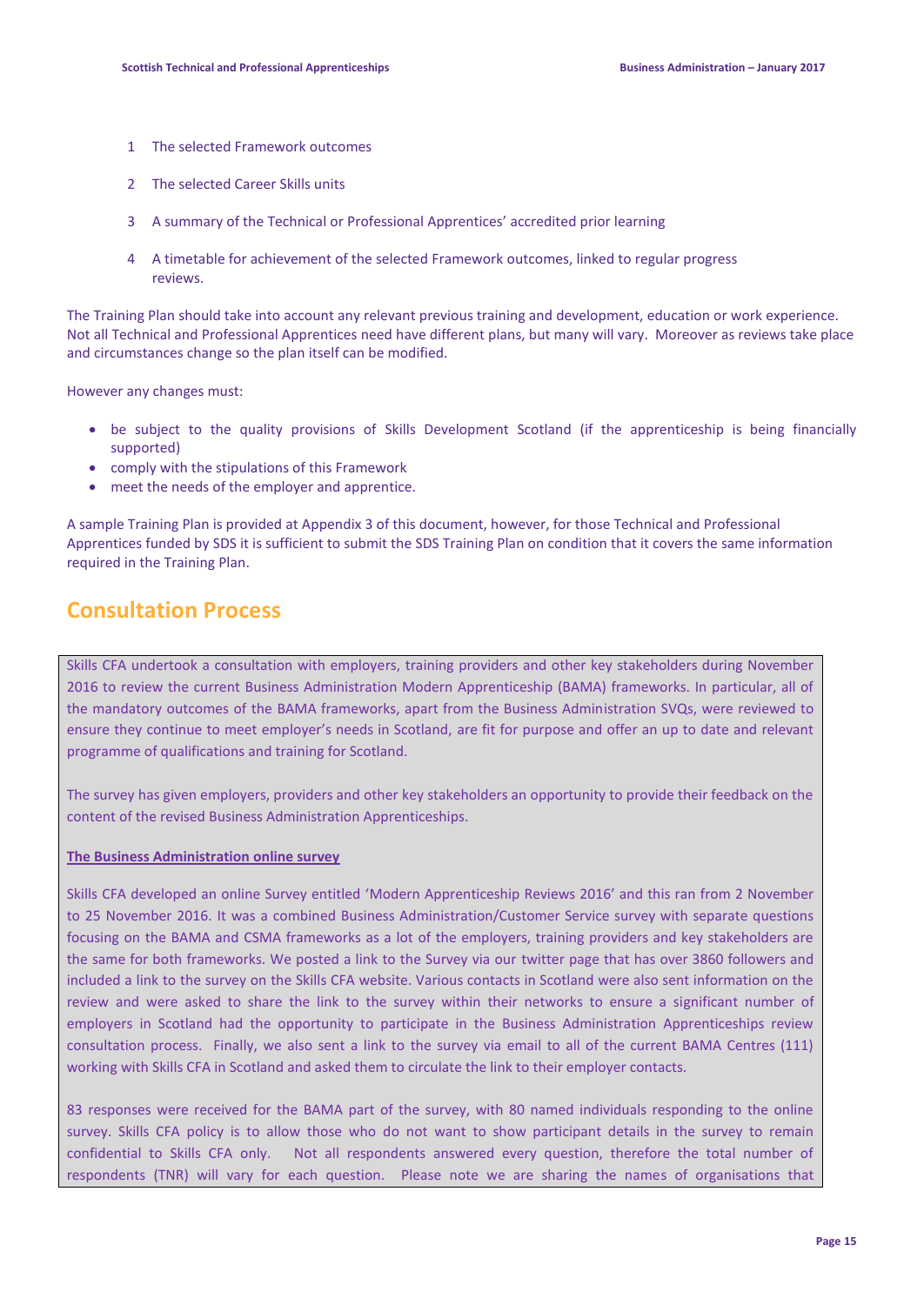participated in the survey in confidence with the Modern Apprenticeship Group.

#### **Main Headline Results of BAMA Survey**

- 57% of responses were from employers or employers who are also training providers
- 45% of responses were from micro or small organisations, 40% from large organisations and 13% from medium sized organisations
- 44% of responses to the BAMA survey were from the public sector, 36% were from the private sector and 18% were from voluntary/charity organisations
- Organisations across a range of sectors took part in the survey, including Government (25%), Financial, insurance & other professional services (15%); Education (10%), Wholesale and retail trade (10%); Hospitality, tourism and sport (5%); Information and communication technologies (5%); Manufacturing (5%). 25% of participants selected the 'Other' category
- All Scottish regions were represented in the consultation
- 93% of those who responded have used the Business Administration MA frameworks before
- 97% of respondents agreed that the Business administration qualifications help to raise skills levels and improve the Scottish economy
- 98% of respondents agreed with the proposal to remove the mandatory Core Skills from the revised BA Technical Apprenticeship at SCQF Level 8 and replace these with the Career Skills
- 98% of respondents agreed with the proposal to remove the mandatory enhancements from the revised BA Technical Apprenticeship at SCQF Level 8

#### **MA Review Webinar– December 2016**

We invited employers, training providers and other key stakeholder to a webinar to discuss any questions they had on the outcomes of the Business Administration and Customer Service MA reviews. The webinar was held on 1 December 2016. The following people participated in the webinar:

- Skills CFA (webinar host and presenter)
- City & Guilds
- SQA Awarding Body
- Tell Organisation
- Learn Direct

The Agenda for the MA Review Webinar was as follows:

- 1. Welcome and Introductions
- 2. Overview of Modern Apprenticeships, the BA review and the review process
- 3. Presentation and discussion on proposed changed to BAMA frameworks
- 4. Actions and next steps
- 5. Any other business

#### **Engagement of Scottish Trade Unions**

We have engaged and consulted the Scottish Trades Union Congress (STUC) in the BAMA review, as follows:

 We sent a copy of the survey link to the STUC and asked for this to be forwarded to trade unions in Scotland. We also had a separate discussion with the STUC representative, during which, they confirmed that the MA review survey link had been shared with other trade unions in Scotland.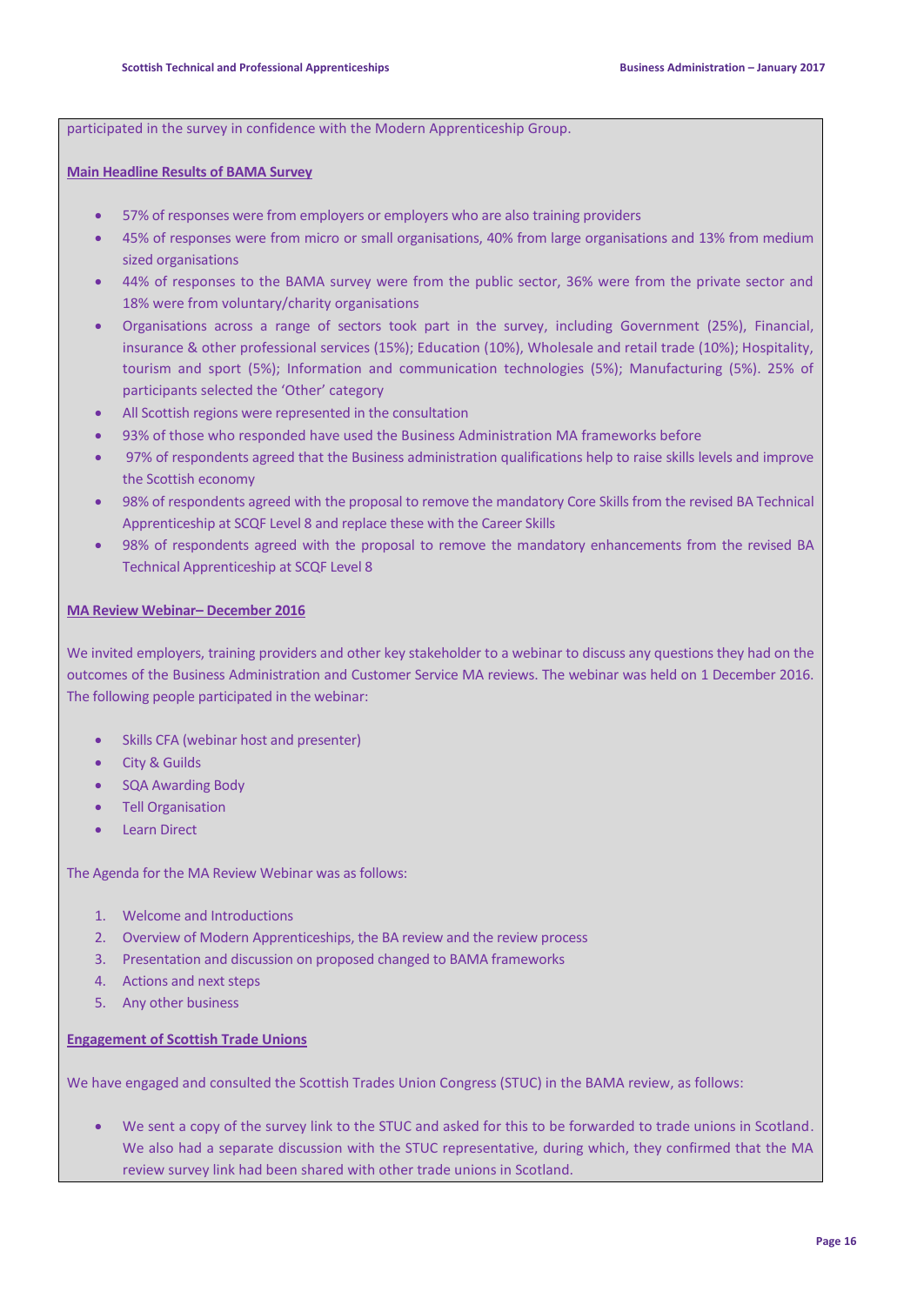We have invited the STUC to share any concerns they have regarding the reviews and have not received any feedback that they have concerns

#### **Previous consultation on the updated Business Administration SVQ at SCQF Level 8**

During the autumn of 2015, Skills CFA consulted on the revised Business Administration MA at SCQF Level 8 via an online survey. 19 responses were received from employers, training providers and other key stakeholders, with the majority of respondents supporting the recommended changes to the revised BAMA at SCQF Level 8. The new Business Administration SVQ at SCQF Level 8 qualification structure and supporting documentation was subsequently approved by SQA Accreditation during February 2016.

#### **Key Findings – Mandarory Outcomes**

#### **Business & Administration SVQs**

We did not consult on the Business Administration SVQs during this consultation.

#### **Enhancements**

98% of respondents agreed to remove the mandatory enhancements from the revised BA Technical Apprenticeship at SCQF level 8 due to the introduction of Career Skills. Therefore the mandatory enhancements within the revsied BA Technical Apprenticeship at SCQF level 8 will be removed.

#### **Career skills**

The majority of employers and key stakeholders (98%) agreed that the Career Skills should be added to the revised BA Technical Apprenticeship at SCQF Level 8 in place of the Core Skills, which will be removed. This will bring the revised BA Technical Apprenticeship at SCQF level 8 in line with the minimum requirements for Technical Apprenticeships as set by the Modern Apprenticeship Group, and will enhance work based skills development for BA Technical Apprentices. Therefore, we are removing the Core Skills from the revised BA Technical Apprenticeship at (SCQF level 8) and will be adding the Career Skills to this revised Apprenticeship.

## **Career progression**

Following the completion of the Technical and Professional Apprenticeship, candidates should be able to achieve positions in areas such as:

Following completion of the Modern Apprenticeship, candidates should be able to achieve positions in areas such as:

- Administration Manager
- Office Manager
- Senior Secretary

There are various possible progression routes from the Modern Apprenticeship, including:

- SVQ 4 in another cross sector area such as Management
- Business related HNDs (SCQF Level 8) with possible progression to a full Honours Degree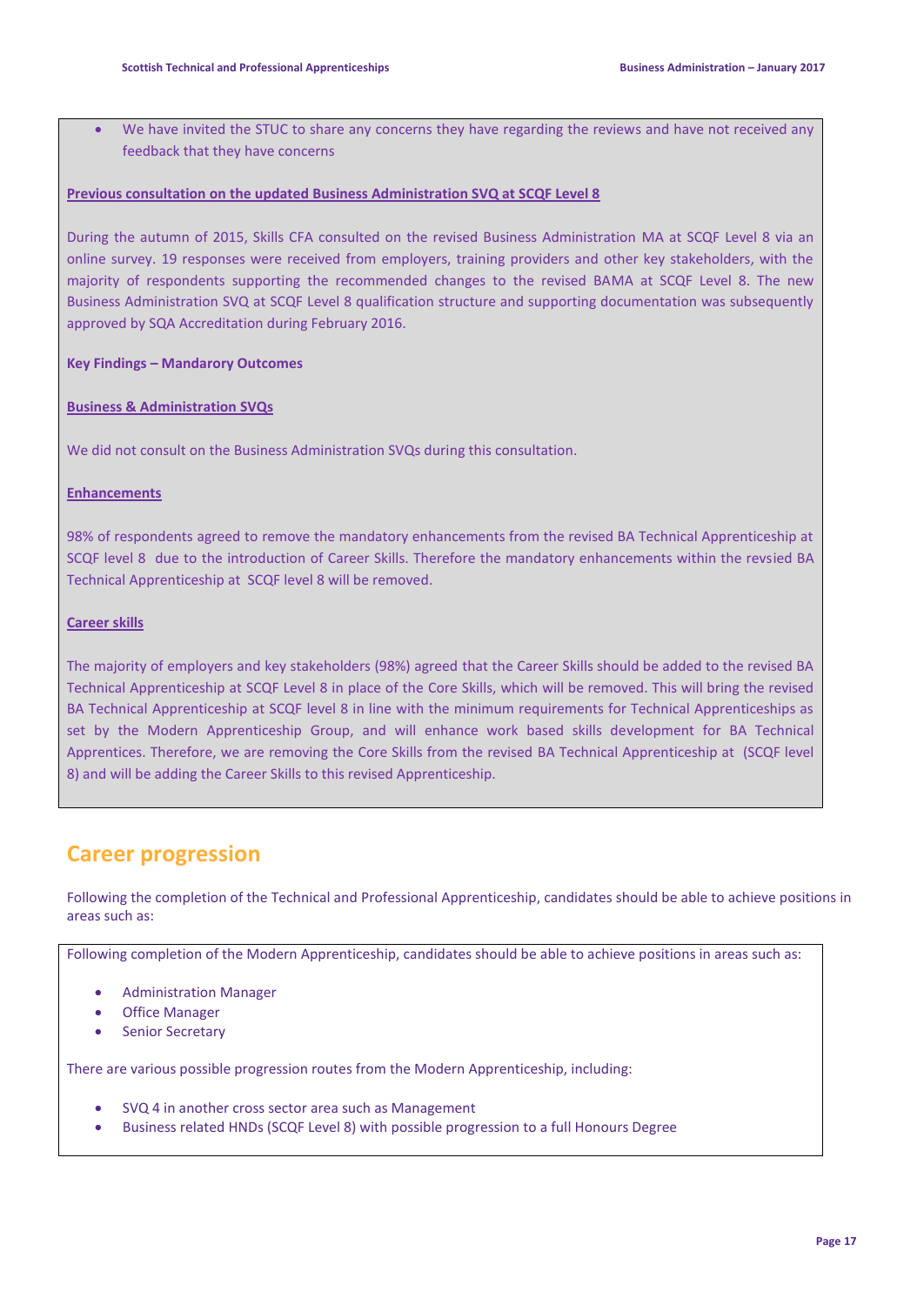# **Appendices**

## **APPENDIX 1**

#### **Stakeholder Responsibilities**

Many organisations and individuals share the responsibility for ensuring that the Modern, Technical and Professional Apprenticeship programme is implemented to the highest possible standard. They include:

- Awarding Bodies
- Employers
- Modern/ Technical/ Professional Apprentices
- Modern Apprenticeship Group (MAG)
- Sector Skills Councils (SSCs)
- Skills Development Scotland
- Training Providers

#### **Role of the Sector Skills Councils**

SSCs are responsible for developing Modern, Technical and Professional Apprenticeship Frameworks and are required to work with employers in their sectors to ensure that all Frameworks meet the needs of employers in their sectors.

Details of your SSC can be found on the FISSS website <http://fisss.org/sector-skills-council-body/directory-of-sscs/>

#### **Role of Skills Development Scotland (SDS)**

Modern, Technical and Professional Apprenticeship frameworks are used by employers as part of their workforce development to train new employees and up-skill existing members of staff. They can be (and often are) used regardless of whether financial support is available from the delivery body who currently provides a 'contribution' towards the cost of delivery. However, only approved Modern, Technical and Professional Apprenticeship Frameworks will be eligible for funding support from SDS who should be contacted to establish the availability and level of support for each Framework.

Skills Development Scotland provides advice and guidance to individuals on the range of Modern, Technical and Professional Apprenticeships and training providers available. Individuals are signposted to opportunity providers who offer training in the vocational areas of interest.

Responsibilities include:

- Supporting the Apprentice with ongoing Career Planning advice
- Signposting candidates to suitable vacancies
- Promoting Modern, Technical and Professional Apprenticeship routes on the Skills Development Scotland website

Further information is available from[: http://www.skillsdevelopmentscotland.co.uk/our-services/modern](http://www.skillsdevelopmentscotland.co.uk/our-services/modern-apprenticeships.aspx)[apprenticeships.aspx](http://www.skillsdevelopmentscotland.co.uk/our-services/modern-apprenticeships.aspx)

#### **Role of the Awarding Bodies**

A significant proportion of the Technical and Professional Apprenticeship is based on the assessment of the apprentice against SVQs/ CBQs/ HN Units or SVQ units. These qualifications are accredited by the SQA Accreditation and the Office of the Qualifications and Examinations Regulator (Ofqual) and are offered by Awarding Bodies.

It is the responsibility of the Awarding Bodies to ensure that centres are approved, that assessors and verifiers are suitably qualified, trained and monitored, and that all of the assessment criteria of qualifications and qualification units are fully met.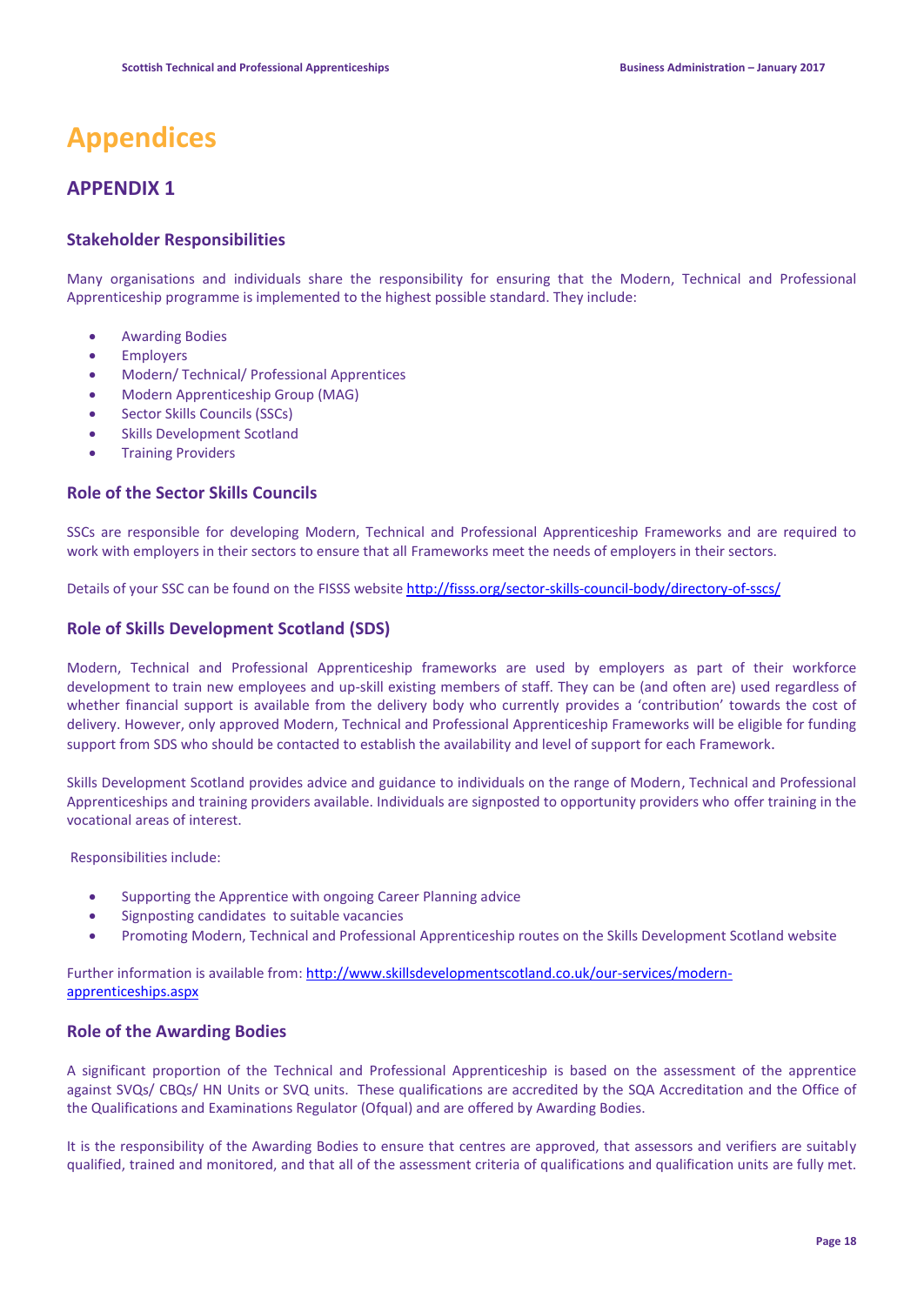#### **Role of the Training Provider**

The role of the training provider is important to the success of the Modern, Technical or Professional Apprenticeship. A training provider can be a further education college, a private or voluntary training company or in some cases the employer themselves or employer partnerships.

#### **Training Providers are responsible for:**

- Confirming an appropriate Modern, Technical or Professional Apprenticeship programme for candidates
- Agreeing the training needs of the candidates
- Agreeing roles and responsibilities for on the job training
- Agreeing where off the job training will be required and defining roles and responsibilities for this with relevant parties
- Ensuring trainee/candidate has access to the best quality training opportunities available
- Ensuring that the Modern, Technical or Professional Apprentices and employers fully understand the principles and processes of competence-based assessment
- Registering of Apprenticeship candidates with the relevant SSC (and Skills Development Scotland if appropriate).
- Compiling and agreeing assessment schedules/assessment plans
- Judging performance evidence
- Completing assessment records
- Reviewing candidates progress at regular intervals
- Submitting records and evidence for moderation
- Advising the Modern, Technical or Professional Apprentice who to approach for support, advice, encouragement and in case of complaint

#### **Role of the Modern Apprenticeship Group (MAG)**

MAG is an independent group drawn from key stakeholders involved in the management and delivery of the Apprenticeship programme in Scotland.

#### **MAG is responsible for:**

- Approval and re-approval of Modern, Technical and Professional Apprenticeship Frameworks
- De-approval of Modern, Technical and Professional Apprenticeship Frameworks
- Encouraging best practice across Modern, Technical and Professional Apprenticeship Frameworks and sectors

#### **Role of the Employer**

Employers' responsibilities include:

- Paying all Modern, Technical or Professional Apprentices in accordance with company policy and in line with current legislation
- Agreeing roles and responsibilities for on the job training
- Agreeing where off the job training will be required and define roles and responsibilities for this with relevant parties
- Highlighting opportunities for the Modern, Technical or Professional Apprentice to demonstrate competence
- Meeting with Trainers, Assessors, Verifiers and the Modern, Technical or Professional Apprentices to review progress
- Witnessing candidate performance and verifying evidence
- Releasing Modern, Technical or Professional Apprentices for college/off-the-job training in line with training plan
- Ensuring the experience, facilities and training necessary to achieve the outcomes of the training plan.
- Supporting and encouraging Professional Apprentices and rewarding achievement
- Taking responsibility for the Health & Safety of Modern, Technical or Professional Apprentices.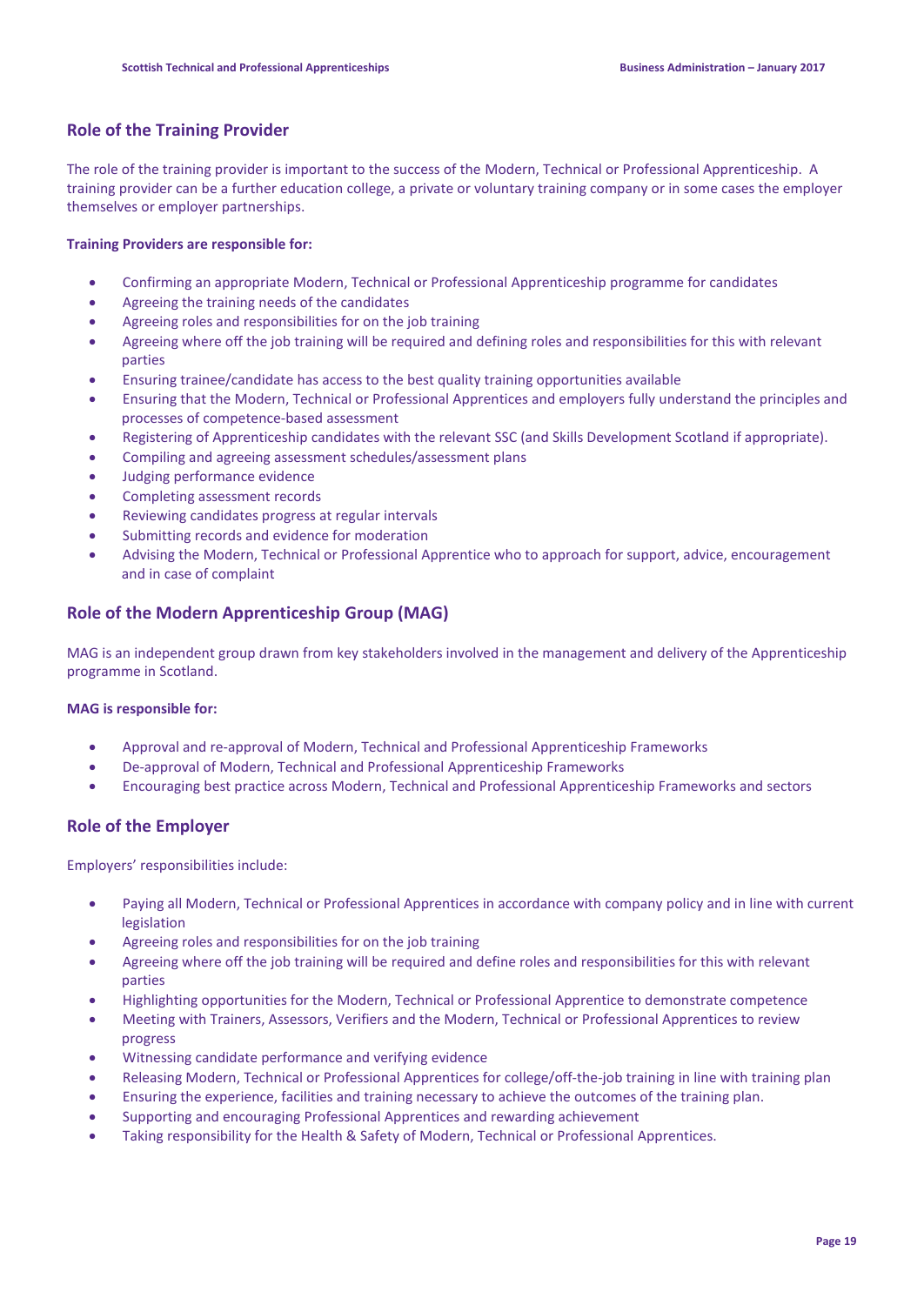#### **Role of the Modern, Technical or Professional Apprentice**

Modern, Technical or Professional Apprentices have the same responsibilities to their employer as any other employee. In addition they have a range of commitments to their training programme.

#### **Modern, Technical or Professional Apprentices' responsibilities include:**

- Observing the company's terms and conditions of employment
- Agreeing a training/development plan with all parties involved
- Undertaking development in line with agreed training plan
- Attending meetings with trainers, assessors and verifiers as required
- Attending college/off-the-job training where required
- Providing evidence of competence
- Developing a collection of evidence (portfolio) and retain ownership of this throughout
- Behaving in a professional manner throughout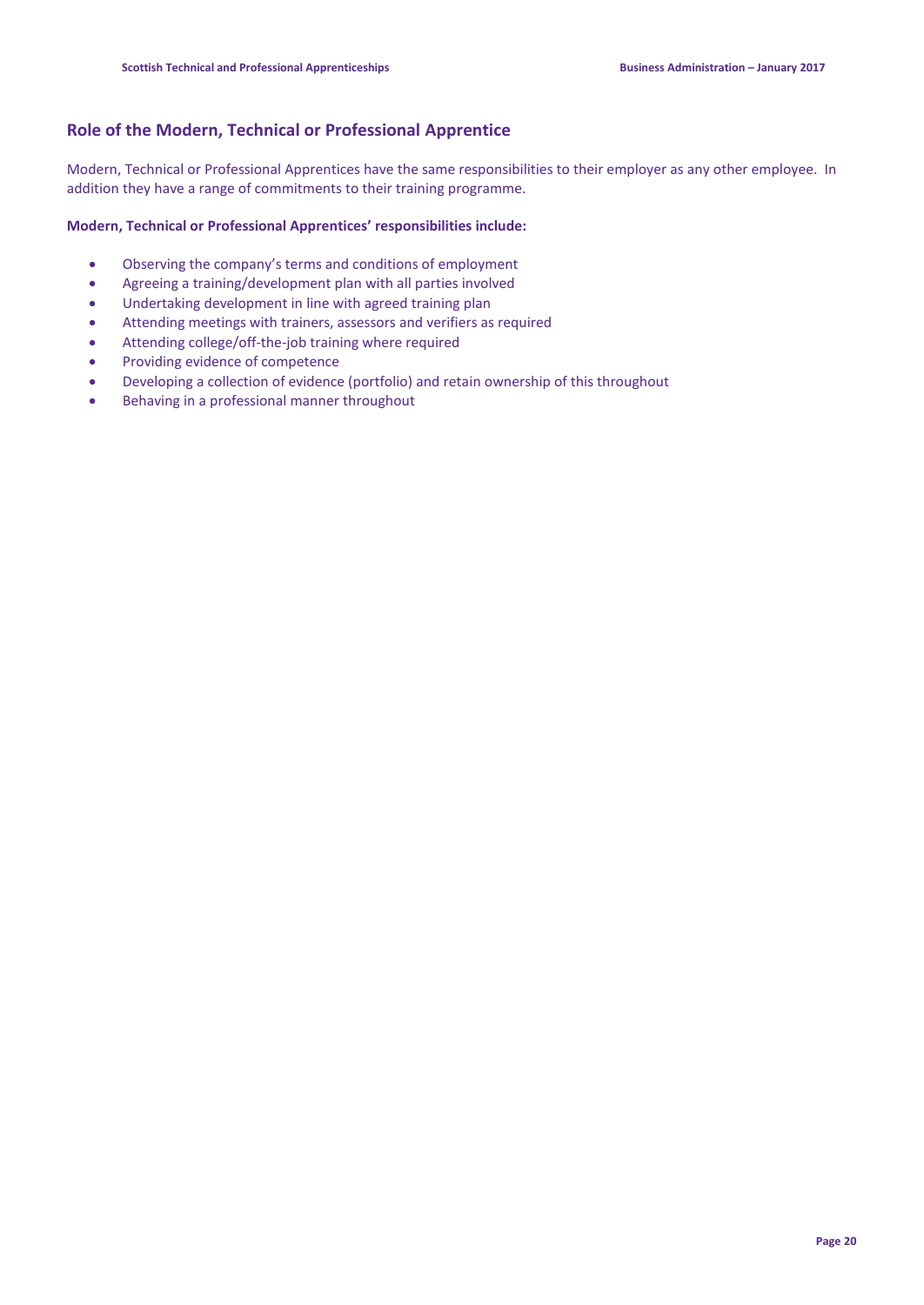## **APPENDIX 2**

#### **Modern Apprenticeship Centres (MACs)**

Modern, Technical and Professional Apprentices may only be registered through organisations approved by the SSC to deliver this Framework. Such approved organisations are called Modern Apprenticeship Centres (MACs)

The MAC may be the employer of the apprentice or a separate organisation such as a training provider, further education college, a private or voluntary training company or in some cases the employer themselves or employer partnerships.

In order to be approved, organisations must make a formal application to the SSC, seeking approval and establishing that the centre satisfies the following criteria:

#### **Either**

1 be approved by an appropriate Awarding Body as a centre for the assessment of the relevant qualification and Career Skills Units

#### **or**

2 be capable of demonstrating a contractual relationship with another approved centre for the assessment of those units for which the MAC does not have approval from an appropriate Awarding Body.

#### **In addition**

The SSC will maintain a database of MACs for the delivery of the Framework within Scotland, which will be available to employers and others.

Organisations wishing to become MACs who have yet to obtain the necessary Awarding Body approval for assessment should first contact the Awarding Body direct.

Organisations wishing to be accredited with SQMS (or other appropriate quality system) should contact Skills Development Scotland.

In addition to the assessment of the Modern, Technical or Professional Apprentice against the relevant standards set by the selected Framework outcomes, the MAC has responsibility for:

- Entering into a formal training agreement with the employer and Apprentice
- Registering Modern, Technical and Professional Apprentices as candidates for the relevant qualification and other selected units with the appropriate Awarding Body
- Registering Modern, Technical and Professional Apprentices with the SSC
- Applying for the final `Certificate of Completion' on behalf of Modern, Technical and Professional Apprentices
- Informing the SSC of any material alterations to Modern, Technical and Professional Apprentices' training plans or desired changes to the selected Framework outcomes.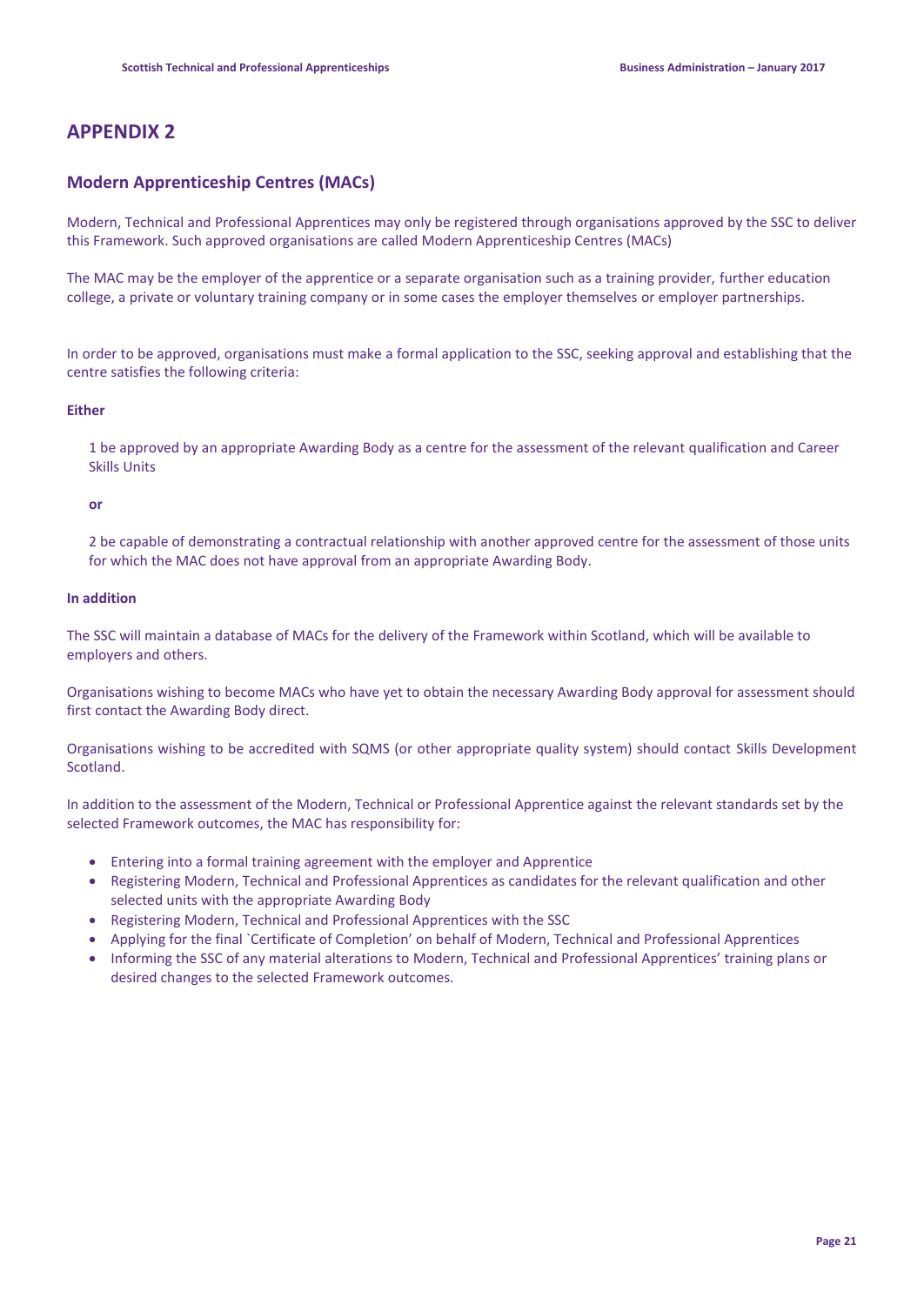## **APPENDIX 3: TECHNICAL/ PROFESSIONAL SAMPLE TRAINING AGREEMENT**



This Training Agreement is entered into by:

| <b>Name of Employer:</b>                                     |  |
|--------------------------------------------------------------|--|
| <b>Name of Technical/ Professional</b><br><b>Apprentice:</b> |  |
| <b>Name of Modern Apprenticeship</b><br>Centre:              |  |

#### The **Employer's responsibilities** are to:

- 1 employ the apprentice subject to the employer's usual terms and conditions of employment;
- 2 provide the apprentice with the facilities, training and work place opportunities necessary to achieve the selected Framework outcomes specified in the apprentice's personal training plan;
- 3 pay the apprentice an agreed salary which meets National Minimum Wage criteria, reflects the obligations of the employer and the opportunities for the apprentice;
- 4 in the event of the employer becoming unable to retain the apprentice after completion of the apprenticeship, to use reasonable endeavours to secure employment elsewhere;
- 5 in the event of the apprenticeship being terminated prematurely by either the employer or apprentice for any reason other than dismissal for unsatisfactory performance or misconduct, to use reasonable endeavours to secure employment and continuation of this apprenticeship elsewhere;
- 6 operate a formal Health and Safety policy and undertake the necessary legal and contractual responsibilities for health and safety of the apprentice; and
- 7 operate an Equal Opportunities policy which meets all legal requirements.

#### The **Technical/ Professional Apprentice's responsibilities** are to:

- 1 work for the employer in accordance with the agreed terms and conditions of employment;
- 2 undertake training, attend courses if required, keep records, and take assessments to be determined by the employer and/or Modern Apprenticeship Centre, and carry out such work as may be required in order to achieve the selected Framework outcomes specified in the apprentice's personal training plan;
- 3 be diligent, punctual, behave in a responsible manner and in accordance with the requirements of Health and Safety legislation relating to the apprentice's responsibilities as an individual; and
- 4 promote at all times the employer's best interests.

#### The **Modern Apprenticeship Centre's responsibilities** are to:

- 1 agree the content of the apprentice's personal training plan as confirming that the selected Framework outcomes and training plans meet the criteria of this apprenticeship
- 2 contract with the employer to provide the training and assessment necessary to enable the apprentice to achieve the selected Framework outcomes specified in the apprentice's personal training plan; and
- 3 use its best endeavours to ensure that the employer provides the apprentice with the facilities, training and work place opportunities necessary to achieve the selected Framework outcomes specified in the apprentice's personal training plan.

#### This agreement to be signed by all parties:

| <b>Employer</b>                           | Date:   |
|-------------------------------------------|---------|
|                                           |         |
| <b>Technical/ Professional Apprentice</b> | Date:   |
| <b>Modern Apprenticeship Centre</b>       | Date:   |
|                                           | Page 22 |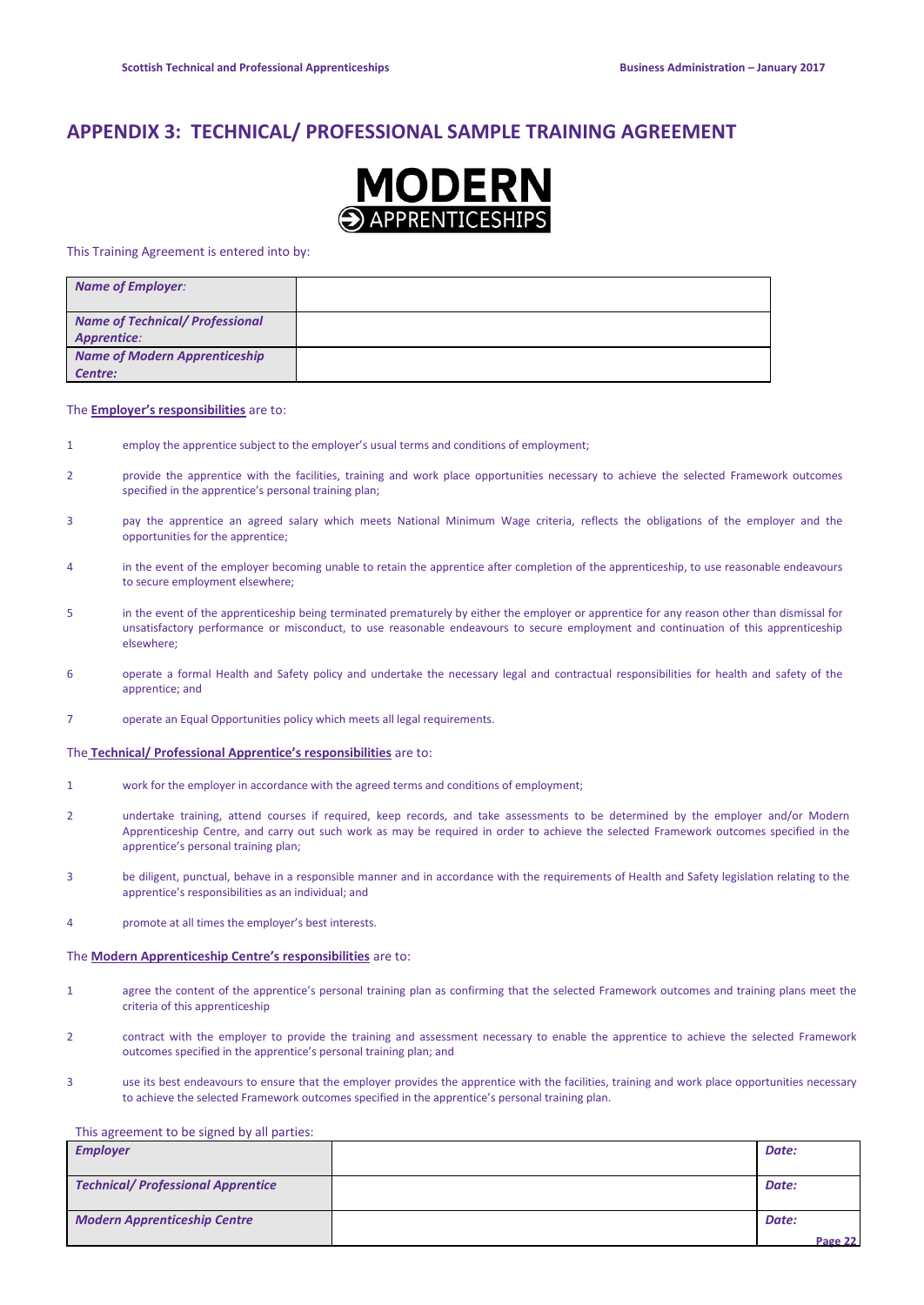

#### **TECHNICAL/ PROFESSIONAL APPRENTICESHIP TRAINING PLAN**

#### **The Modern Apprenticeship Centre**

| Name:      |  |
|------------|--|
| Address:   |  |
|            |  |
|            |  |
| Telephone: |  |
| Contact:   |  |

#### **The Technical or Professional Apprentice**

| Full name:     |  |
|----------------|--|
|                |  |
| Home address:  |  |
|                |  |
|                |  |
|                |  |
| Work address:  |  |
|                |  |
|                |  |
|                |  |
| Date of birth: |  |
|                |  |

#### **The Employer**

| Name:      |  |
|------------|--|
| Address:   |  |
|            |  |
|            |  |
|            |  |
| Telephone: |  |
| Contact:   |  |

#### **Skills Development Scotland office**

| Name:      |  |
|------------|--|
| Address:   |  |
|            |  |
|            |  |
| Telephone: |  |
| Contact:   |  |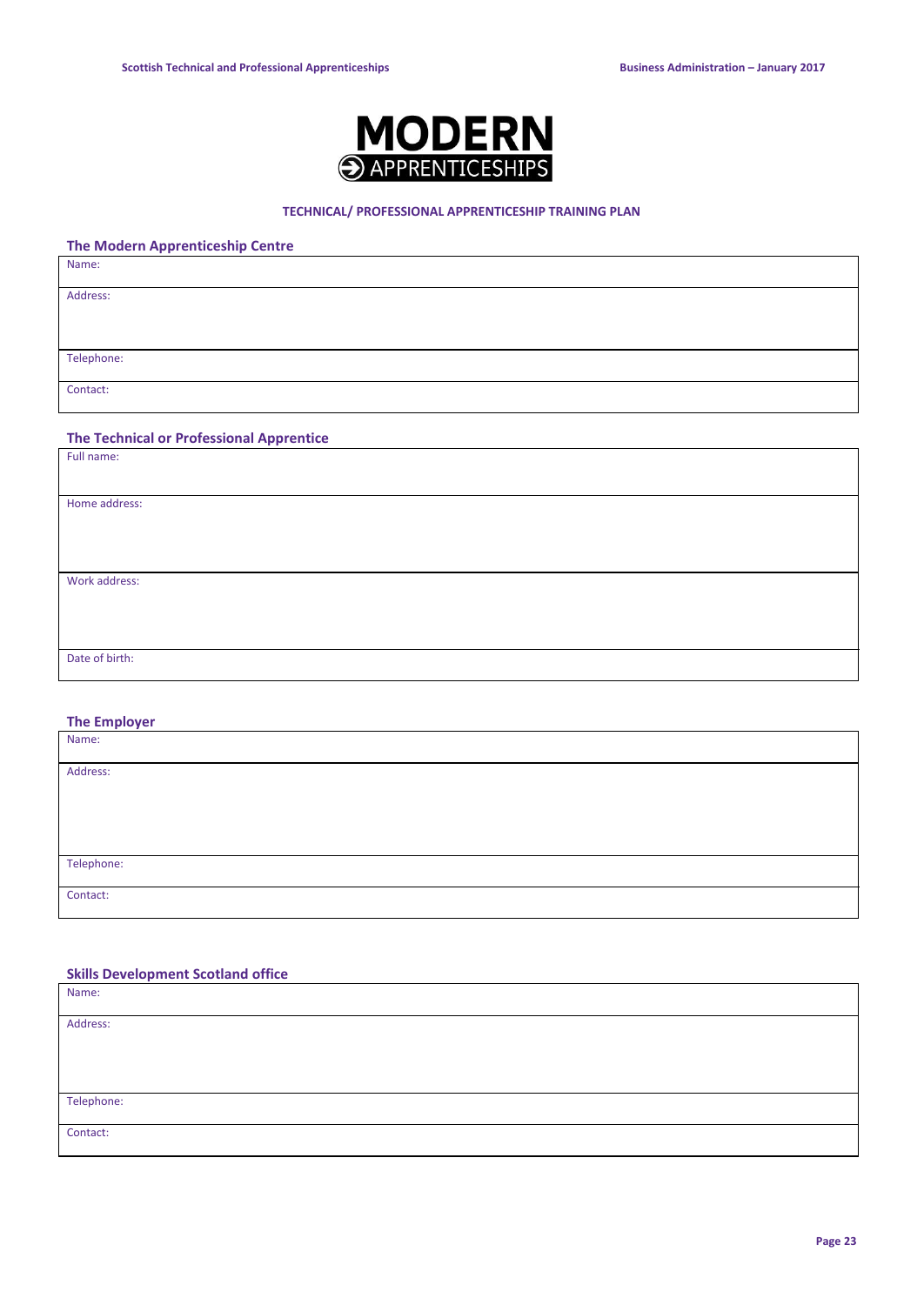#### **Framework selected outcomes** *Mandatory outcomes*

| <b>Qualification Level (please identify level)</b>                                 | <b>Tick units being</b><br>undertaken | <b>SCQF Level</b> | <b>SCQF Credit</b><br><b>Points</b> |
|------------------------------------------------------------------------------------|---------------------------------------|-------------------|-------------------------------------|
| (List mandatory and optional units)                                                |                                       |                   |                                     |
|                                                                                    |                                       |                   |                                     |
|                                                                                    |                                       |                   |                                     |
|                                                                                    |                                       |                   |                                     |
|                                                                                    |                                       |                   |                                     |
|                                                                                    |                                       |                   |                                     |
| Qualification level (please identify level)<br>(List mandatory and optional units) |                                       |                   |                                     |
|                                                                                    |                                       |                   |                                     |
|                                                                                    |                                       |                   |                                     |
|                                                                                    |                                       |                   |                                     |
|                                                                                    |                                       |                   |                                     |
|                                                                                    |                                       |                   |                                     |
|                                                                                    |                                       |                   |                                     |
|                                                                                    |                                       |                   |                                     |
| <b>Enhancements</b>                                                                |                                       |                   |                                     |
|                                                                                    |                                       |                   |                                     |
|                                                                                    |                                       |                   |                                     |

| <b>Career Skills</b> | (Include details of the minimum level required) | Tick units being<br>undertaken | <b>SCQF Level</b> | <b>SCQF Credit</b><br>Points |
|----------------------|-------------------------------------------------|--------------------------------|-------------------|------------------------------|
|                      | (full name and code)                            |                                |                   |                              |
| $\overline{2}$       | (full name and code)                            |                                |                   |                              |
| 3                    | (full name and code)                            |                                |                   |                              |
| $\overline{4}$       | (full name and code)                            |                                |                   |                              |
| 5                    | (full name and code)                            |                                |                   |                              |

#### *Optional outcomes*

| <b>Additional units (if any)</b><br>These are optional and should reflect the individual training needs of the Apprentice | Tick units being<br>undertaken | <b>SCQF Level</b> | <b>SCQF Credit</b><br>Points |
|---------------------------------------------------------------------------------------------------------------------------|--------------------------------|-------------------|------------------------------|
| (specify unit)                                                                                                            |                                |                   |                              |
| (specify unit)                                                                                                            |                                |                   |                              |
| (specify unit)                                                                                                            |                                |                   |                              |
| (specify unit)                                                                                                            |                                |                   |                              |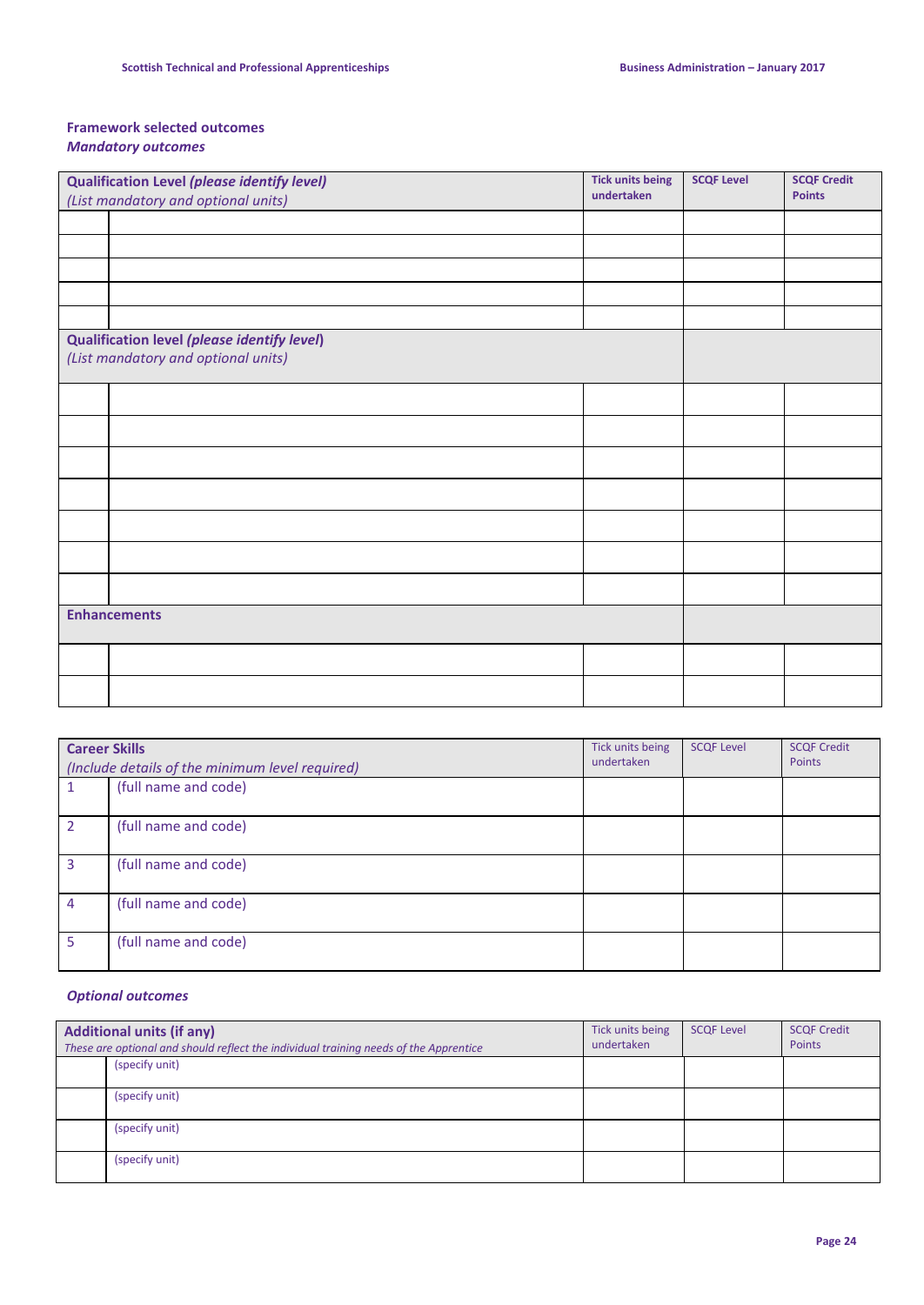#### **Summary of Technical Apprentice's accredited prior learning:**

*If you require assistance in completing this form, please contact:*

Skills CFA Unit 110 Print Rooms 164 - 180 Union Street London SE1 0LH [info@skillscfa.org](../BA%20Review%202016/AppData/Local/d.forbes/AppData/Local/Microsoft/Windows/Temporary%20Internet%20Files/Content.Outlook/Y95JPXPU/info@skillscfa.org) Tel: 020 7091 9620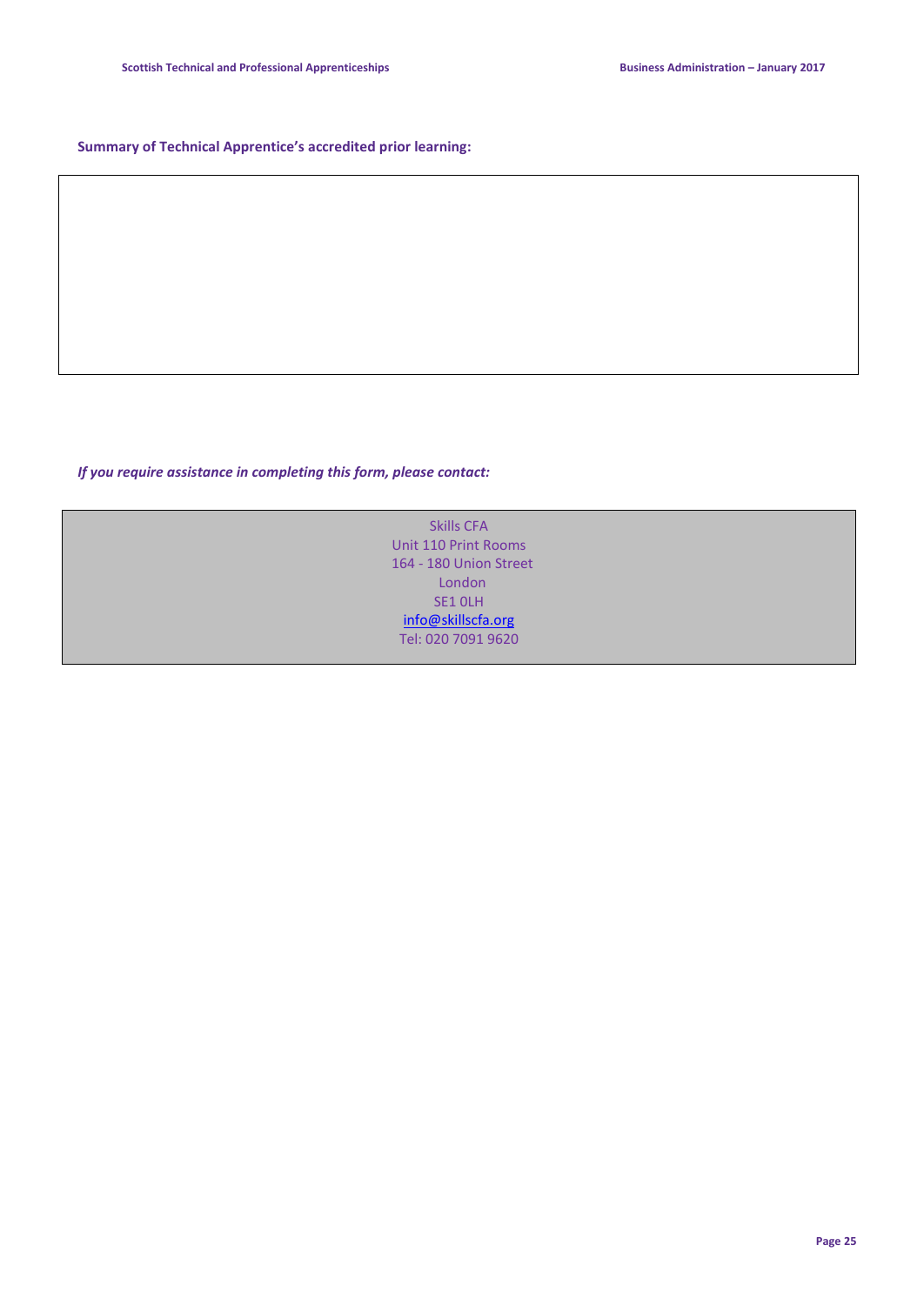## **APPENDIX 4: Career Skills Units for Technical and Professional Apprenticeships**

Technical Apprentices should complete Career Skills units at SCQF Level 7 or above and achieve a minimum of 15 Credits in total. Professional Apprenticeships should complete Career Skills units at SCQF Level 8 or above and achieve a minimum of 20 Credits in total.

The Career Skills units selected must not duplicate any of the units undertaken as part of the mandatory qualification.

|                                                 | <b>Business Administration</b>                                                     |                |                |            |  |
|-------------------------------------------------|------------------------------------------------------------------------------------|----------------|----------------|------------|--|
| Either                                          | Implement, monitor and review change                                               | 9              | 6              | CFABAA116  |  |
| Or                                              | Implement Change (Management Unit)                                                 | (see below)    |                |            |  |
| Either                                          | Plan change across teams                                                           | 9              | 6              | CFABAA115  |  |
| Plan change (Management Unit)<br>Or             |                                                                                    | (see below)    |                |            |  |
| Chair meetings                                  |                                                                                    | 8              | 4              | CFABAA413  |  |
|                                                 | Evaluate and solve business problems                                               | 8              | 6              | CFABAG128  |  |
|                                                 | Implement and evaluate innovation in a business environment                        | 8              | 6              | CFABAA113  |  |
|                                                 | Manage and evaluate information systems                                            | 8              | 6              | CFABAD122  |  |
| Either                                          | Monitor and evaluate contracts                                                     | 8              | 6              | CFABAF121  |  |
| Or                                              | Monitor and evaluate the performance of contractors                                | 8              | 6              | CFABAF121  |  |
|                                                 | Negotiate in a business environment                                                | 8              | 7              | CFABAG123  |  |
| Either                                          | Plan, run and evaluate projects                                                    | 8              | 10             | CFABAA152  |  |
| Or                                              | Manage projects (Management Unit)                                                  | (see below)    |                |            |  |
|                                                 | Prepare, co-ordinate and monitor operational plans                                 | 8              | 6              | CFABAA1110 |  |
|                                                 | Manage an office facility                                                          | $\overline{7}$ | 6              | CFABAA118  |  |
| Either                                          | Manage budgets                                                                     | $\overline{7}$ | 5              | CFABAA532  |  |
| Or                                              | Manage budgets (Management Unit)                                                   |                | (see below)    |            |  |
| Manage communications in a business environment |                                                                                    | $\overline{7}$ | 3              | CFABAA616  |  |
| Supervise a team in a business environment      |                                                                                    | 7              | 6              | CFABAG1212 |  |
| <b>Management</b>                               |                                                                                    |                |                |            |  |
| Either                                          | Build and sustain collaborative relationships with other organisations             | 11             | 6              | CFAMLD17   |  |
| Or                                              | Develop and sustain collaborative relationships with other organisations           | 11             | 6              | CFAM&LDD4  |  |
| Either                                          | Develop a strategic business plan for your organisation                            | 11             | 14             | CFAMLB3    |  |
| Or                                              | Develop strategic business plans                                                   | 11             | 14             | CFAM&LBA6  |  |
| Either                                          | Ensure an effective organisational approach to health and safety                   | 11             | 12             | CFAMLE7    |  |
| <b>Or</b>                                       | Provide healthy, safe, secure and productive working environments and<br>practices | 7              | 7              | CFAM&LEB1  |  |
| Either                                          | Improve organisational performance                                                 | 11             | 11             | CFAMLF12   |  |
| Or                                              | Manage continuous improvement                                                      | 11             | 11             | CFAM&LFE5  |  |
| Either                                          | Manage risk                                                                        | 11             | 12             | CFAMLB10   |  |
| Or                                              | Manage risks to your organisation                                                  | 11             | 11             | CFAM&LBB1  |  |
| Either                                          | Promote equality of opportunity, diversity and inclusion in your organisation      | 11             | 12             | CFAMLB12   |  |
| Or                                              | Promote equality of opportunity, diversity and inclusion                           | $\,8\,$        | 9              | CFAM&LBA7  |  |
| Either                                          | Promote knowledge management in your organisation                                  | 11             | $\overline{7}$ | CFAMLE13   |  |
| Or                                              | Promote knowledge management and sharing                                           | 11             | $\overline{7}$ | CFAM&LEC1  |  |
| Either                                          | Promote the use of technology within your organisation                             | 11             | 12             | CFAMLE4    |  |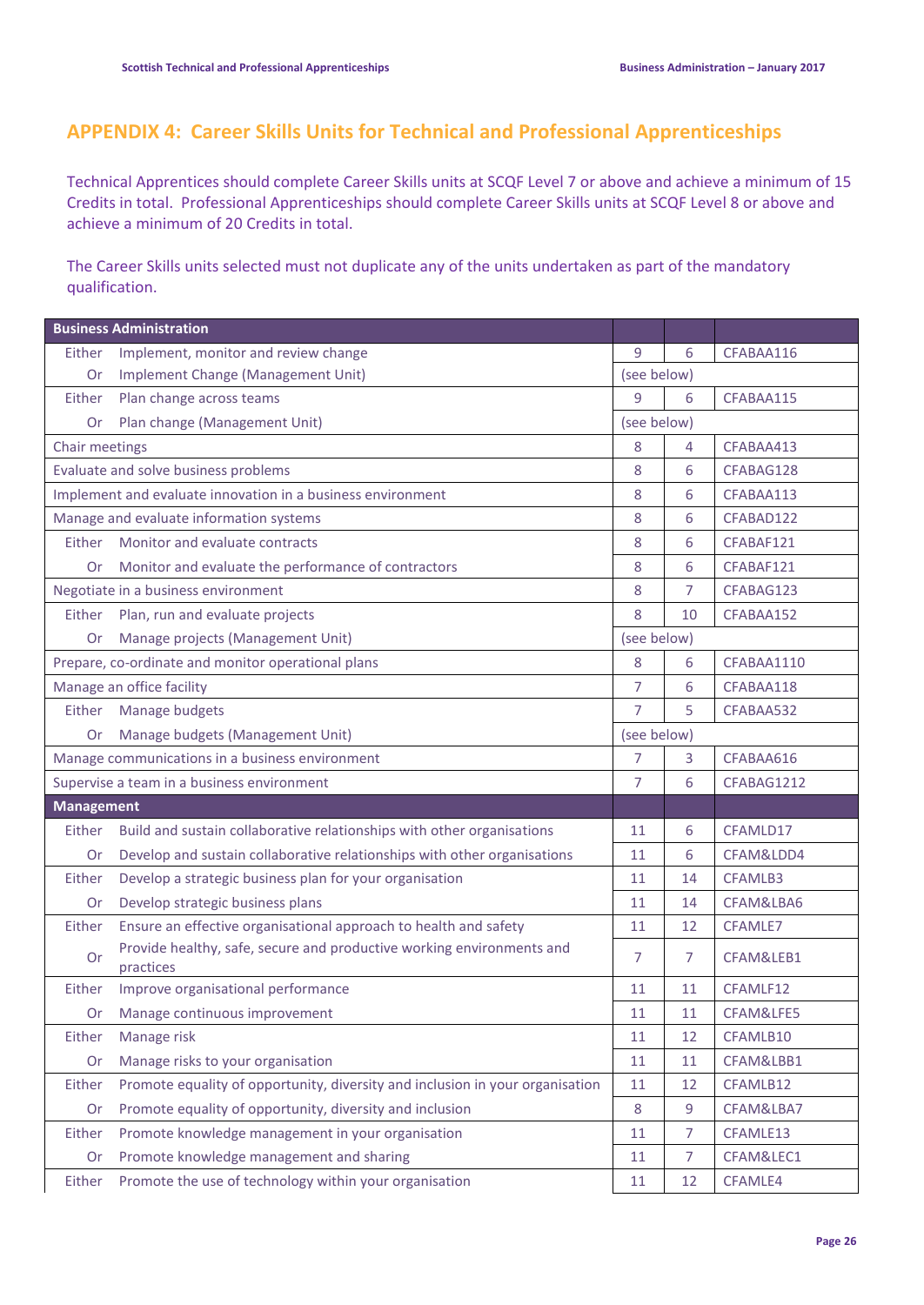| <b>Or</b>       | Optimise effective use of technology                                                        | 11             | 12              | CFAM&LEB5           |  |
|-----------------|---------------------------------------------------------------------------------------------|----------------|-----------------|---------------------|--|
| Either          | Provide leadership for your organisation                                                    | 11             | 13              | CFAMLB7             |  |
| <b>Or</b>       | Lead your organisation                                                                      | 11             | 13<br>CFAM&LBA1 |                     |  |
| Either          | Manage the development and marketing of products/services in your area of<br>responsibility | 10             | 9               | CFAMLF16            |  |
| Or              | Manage the marketing of products and services                                               | 11             | 6               | CFAM&LFB5           |  |
|                 | Put the strategic business plan into action                                                 | 10             | 9               | CFAMLB4             |  |
| Either          | Develop and implement marketing plans for your area of responsibility                       | 9              | 5               | CFAMLF4             |  |
| Or              | Develop marketing plans                                                                     | 9              | 5               | CFAM&LFB2           |  |
| And/Or          | Implement marketing plans                                                                   | 9              | 5               | CFAM&LFB3           |  |
|                 | Encourage innovation in your area of responsibility                                         | 9              | 12              | CFAMLC2             |  |
| Lead change     |                                                                                             | 9              | 15              | CFAMLC4             |  |
|                 | Manage business processes                                                                   | 9              | 15              | CFAMLF3             |  |
| Either          | Manage knowledge in your area of responsibility                                             | 9              | 4               | CFAMLE12            |  |
| Or              | Develop knowledge and make it available                                                     | 9              | 4               | CFAM&LEC3           |  |
| Plan change     |                                                                                             | 9              | 15              | CFAM&LCA2           |  |
| Either          | Recruit, select and keep colleagues                                                         | 9              | 12              | CFAMLD3             |  |
| Or              | Recruit, select and retain people                                                           | 9              | 14              | CFAM&LDA2           |  |
| Either          | Develop and implement operational plans for your area of responsibility                     | 8              | 11              | CFAMLB1             |  |
| Or              | Develop operational plans                                                                   | 8              | 11              | CFAM&LBA9           |  |
| Manage projects |                                                                                             | 8              | 11              | CFAM&LFA5           |  |
|                 | Implement change                                                                            | 8              | 11              | CFAMLC6             |  |
| Either          | Manage finance for your area of responsibility                                              | 8              | 14              | CFAMLE <sub>2</sub> |  |
| Or              | Manage the use of financial resources                                                       | 8              | 14              | CFAM&LEA3           |  |
| Either          | Manage physical resources                                                                   | 8              | 9               | CFAMLE8             |  |
| Or              | Manage physical resources                                                                   | 8              | 5               | CFAM&LEB3           |  |
| Either          | Manage the environmental impact of your work                                                | 8              | 4               | CFAMLE9             |  |
| Or              | Manage the environmental and social impacts of your work                                    | 8              | 4               | CFAM&LEB4           |  |
|                 | Promote equality of opportunity, diversity and inclusion in your area of responsibility     | 8              | 10              | CFAMLB11            |  |
|                 | Provide leadership in your area of responsibility                                           | 8              | 9               | CFAMLB6             |  |
| Either          | Allocate and monitor the progress and quality of work in your area of<br>responsibility     | 7              | 14              | CFAMLD6             |  |
| <b>Or</b>       | Manage people's performance at work                                                         | $\overline{7}$ | 14              | CFAM&LDB4           |  |
| Either          | <b>Build and manage teams</b>                                                               | 7              | 8               | CFAMLD9             |  |
| Or              | <b>Build Teams</b>                                                                          | 9              | 8               | CFAM&LDB1           |  |
|                 | Communicate information and knowledge                                                       | $\overline{7}$ | 3               | CFAMLE11            |  |
|                 | Ensure health and safety requirements are met in your area of responsibility                |                | 11              | CFAMLE6             |  |
| Manage budgets  |                                                                                             | 7              | 11              | CFAM&LEA4           |  |
| Either          | Manage your own resources and professional development                                      | 7              | 8               | CFAMLA2             |  |
| Or              | Develop your knowledge, skills and competence                                               | $\overline{7}$ | 6               | CFAM&LAA2           |  |
| Either          | Provide leadership for your team                                                            | $\overline{7}$ | 9               | CFAMLB5             |  |
| Or              | Lead your team                                                                              | 7              | 9               | CFAM&LBA3           |  |
|                 | (Business Continuity Management)                                                            |                |                 |                     |  |
|                 | Develop a Business Continuity Management (BCM) strategy                                     | 10             | 10              | CFABCM201           |  |
|                 | Design Business Continuity Management (BCM) procedures                                      | 8              | 8               | CFABCM101           |  |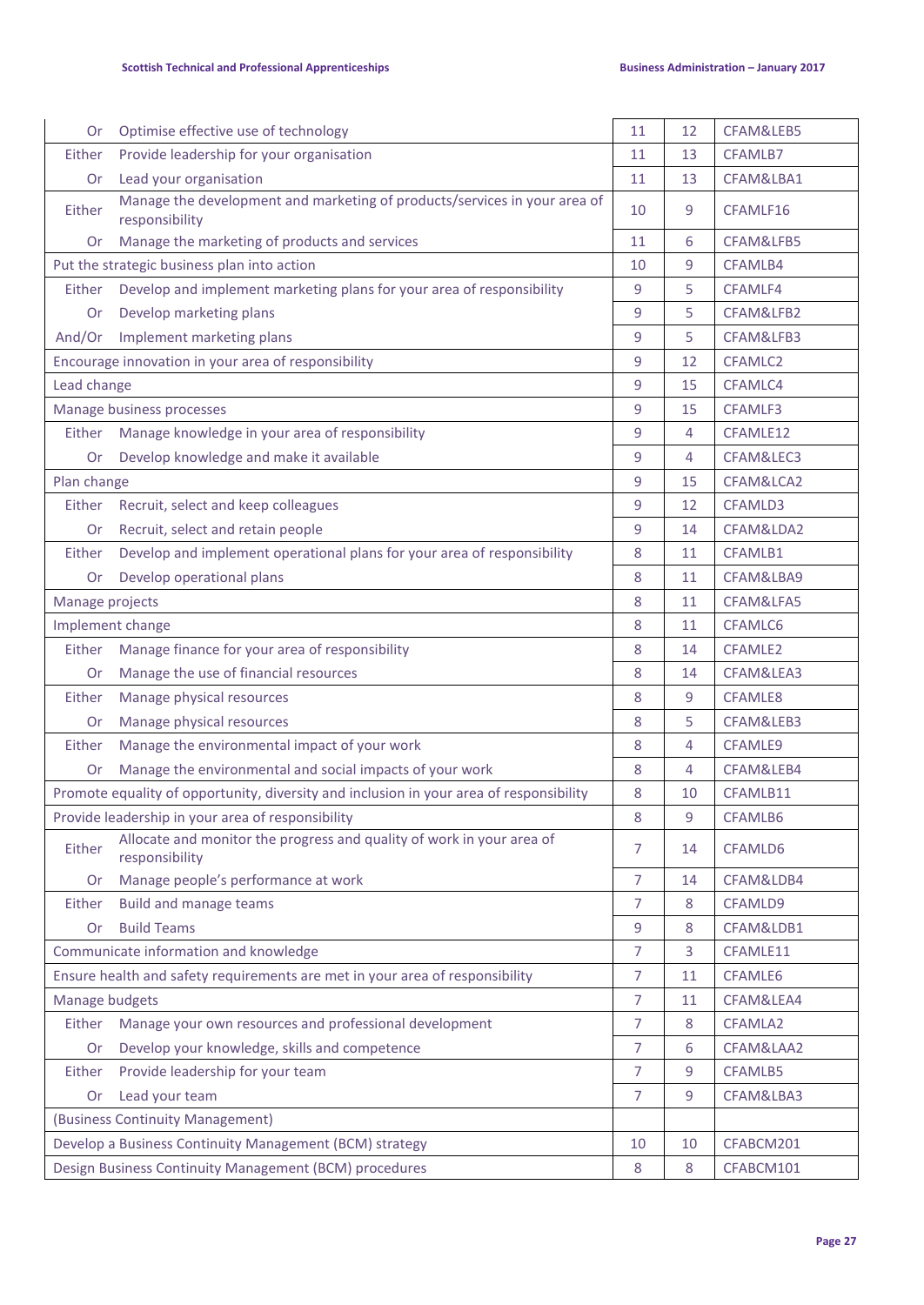| Manage incident response teams                                                                           | 8              | 5              | CFABCM301      |
|----------------------------------------------------------------------------------------------------------|----------------|----------------|----------------|
| Assist in the design of Business Continuity Management (BCM) procedures                                  | 7              | 4              | CFABCM102      |
| Assist with the development of an organisational Business Continuity Management<br>(BCM) strategy        | 7              | 5              | CFABCM202      |
| Lead a response team                                                                                     | 7              | 4              | CFABCM302      |
| Operate incident response procedures                                                                     | 7              | 4              | CFABCM303      |
| Communicating during an incident                                                                         | 7              | 5              | CFABCM401      |
| (Governance)                                                                                             |                |                |                |
| Define the responsibilities, powers and tasks of the governing body                                      | 12             | 13             | <b>CFA 501</b> |
| Define the organisation's strategy and structure                                                         | 12             | 13             | <b>CFA 502</b> |
| Determine the organisation's purpose, vision, values and ethical behaviour                               | 12             | 13             | <b>CFA 503</b> |
| Ensure effective functioning and performance of the governing body                                       | 12             | 14             | <b>CFA 504</b> |
| Ensure effective governing body decision making and delegation                                           | 12             | 14             | <b>CFA 505</b> |
| Evaluate organisational and managerial performance to ensure effective compliance<br>and control systems | 12             | 15             | <b>CFA 506</b> |
| Exercise accountability and engage effectively with key stakeholders                                     | 12             | 12             | <b>CFA 507</b> |
| <b>Customer Service</b>                                                                                  |                |                |                |
| Apply technology or other resources to improve customer service                                          | 8              | 11             | CFACSD18       |
| Build and maintain effective customer relations                                                          | 8              | 8              | CFACSB15       |
| Champion customer service                                                                                | 8              | 10             | CFACSA17       |
| Develop a customer service strategy for a part of an organisation                                        | 8              | 11             | CFACSD16       |
| Follow organisational rules, legislation and external regulations when managing<br>customer service      | 8              | 10             | CFACSF6        |
| Plan and organise the development of customer service staff                                              | 8              | 9              | CFACSD15       |
| Plan, organise and control customer service operations                                                   | 8              | 10             | CFACSB13       |
| Review the quality of customer service                                                                   | 8              | 8              | CFACSB14       |
| Apply risk assessment to customer service                                                                | 7              | 10             | CFACSC6        |
| Build a customer service knowledge set<br>Either                                                         | 7              | 7              | CFACSA16       |
| Build a customer service knowledge base<br>Or                                                            | 7              | $\overline{7}$ | CFACSA16       |
| Demonstrate understanding of customer service<br>Either                                                  | 7              | 6              | CFACSF3        |
| Show understanding of customer service<br>Or.                                                            | 7              | 6              | CFACSF3        |
| Gather, analyse and interpret customer feedback                                                          | $\overline{7}$ | 10             | CFACSD12       |
| Manage customer service performance                                                                      | 7              | 7              | CFACSD20       |
| Promote continuous improvement                                                                           | 7              | 7              | CFACSD9        |
| Use customer service as a competitive tool                                                               | 7              | 8              | CFACSA14       |
| <b>Enterprise</b>                                                                                        |                |                |                |
| Evaluate an existing business opportunity                                                                | 9              | 6              | CFABD9         |
| Get support for a creative idea                                                                          | 9              | 9              | CFABD10        |
| Explore overseas markets                                                                                 | 9              | 14             | CFAWB6         |
| Carry out a review of the business                                                                       | 8              | 8              | CFABD4         |
| Make deals to take your business forward                                                                 | 8              | 6              | CFAEE3         |
| Find innovative ways to improve your business                                                            | 8              | 8              | CFAEE4         |
| Plan how to let your customers know about your products and services                                     | 8              | 8              | CFAWB2         |
| Advertise your products and services                                                                     | 8              | 5              | CFAWB4         |
| Sell your products or services                                                                           | 8              | 7              | CFAWB5         |